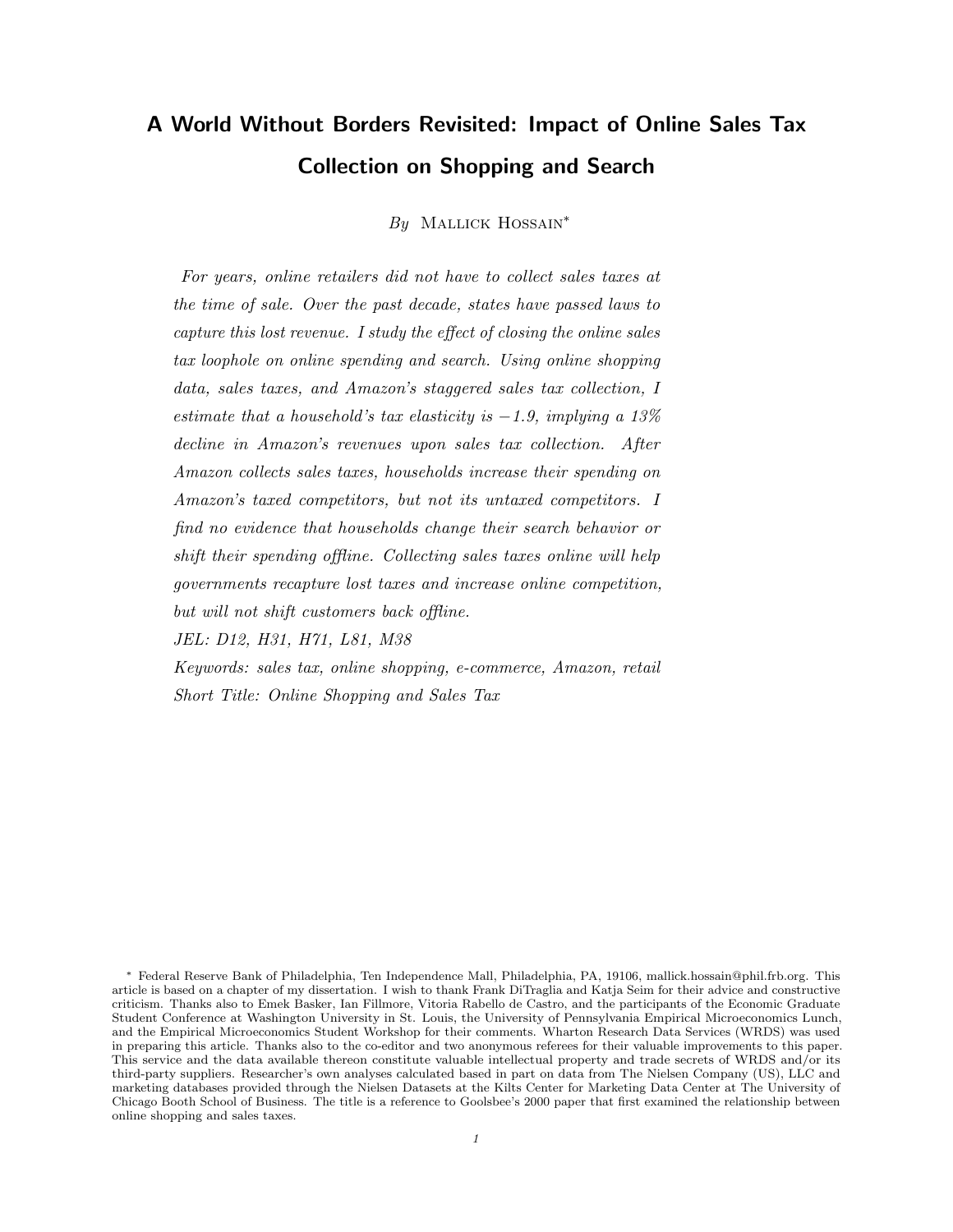## I. Introduction

Online shopping has grown dramatically since 2000, reaching 11.3% of total retail sales in Q4 of 2019 (U.S. Census Bureau, 2020). Reasons for this growth include lower costs (travel, time, etc.), higher convenience, and more variety (Thau, 2013; Arnott, 2016). Until 2018, purely online retailers did not have to collect sales tax on online purchases because of a loophole in sales tax laws. While consumers were supposed to self-report any unpaid sales taxes, compliance and enforcement were low (Manzi, 2015). As a result, purely online retailers could offer consumers, on average, a 7% discount compared to brick-and-mortar retailers, a large structural price advantage. This discount came strictly at the expense of state and local tax revenues, with losses ranging from \$8 billion to \$33 billion in 2018 (U.S. Supreme Court, 2018). In 2018, the Supreme Court's South Dakota v. Wayfair Inc. decision upheld South Dakota's law compelling online retailers to collect sales taxes on all online purchases. As of October 2020, almost all states have "Marketplace Facilitator" laws requiring online retailers to collect sales taxes.

In this paper, I hypothesize that collecting sales tax on Amazon purchases will decrease Amazon's sales by removing its tax advantage. Furthermore, without this price advantage, consumers may search more widely and shift purchases to Amazon's competitors. Such a policy might increase offline purchasing since there is no longer a tax advantage online and offline purchases provide immediate utility. To test this hypothesis, I combine data on online shopping with local tax rates and changes in Amazon's tax collection behavior across states over time. I estimate how consumers' online purchasing changes when sales taxes are collected online. Furthermore, I extend this analysis to include measures of online consumer search as well as overall household spending (including offline expenditures) to estimate whether consumers' search behavior or their composition of online and offline spending changes in response to online sales tax collection. I find evidence that Amazon spending declines after Amazon collects sales taxes, but I find no significant changes in consumer search or offline shopping.

I use a differences-in-differences approach to estimate a household's tax elasticity. The expansion of Amazon's warehouse network and the passage of state laws requiring online sales tax collection generate variation in Amazon's tax liability across states over time. As a result, I can examine how household behavior changes after Amazon collects sales taxes. Furthermore, I leverage variation in tax rates between counties to better examine if a household's responsiveness depends on its local tax rate.

I find that consumers reduce their Amazon spending by about 1.9% for each percentage point of sales tax applied online. Given an average sales tax rate of 7%, this elasticity translates into a 13%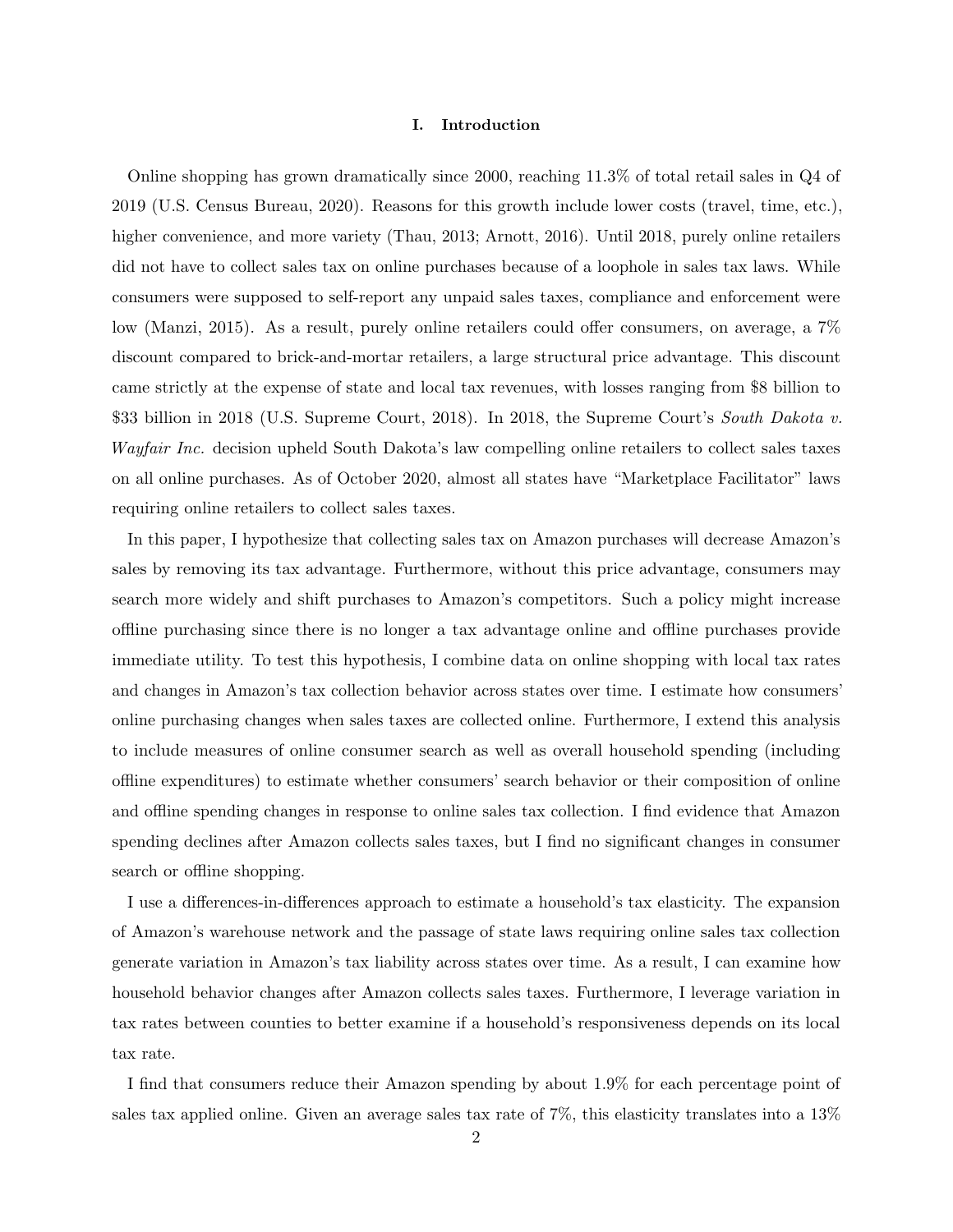decline in retail spending on Amazon. Consumers also increase their spending on Amazon's taxed competitors by 1% per percentage point of sales tax collected by Amazon. This is one of the first papers to explicitly incorporate how consumer search behavior changes in response to tax changes. Even though consumers do shift their spending from Amazon to its competitors, I find no evidence that consumers' search habits are significantly affected by Amazon's sales tax collection. This is also one of the first papers to examine whether households shift their spending offline in response to online sales tax collection. I find no evidence that consumers make such a shift.

These findings show that state-level tax policy achieves its goals of increasing tax revenues and improving competition, but not necessarily of supporting local brick-and-mortar retailers. First, since consumers only shift spending between taxed online retailers, states and localities recover tax revenues that had disappeared when consumers made online purchases. At the same time, these policies restore competition between online retailers by removing the structural price advantage online retailers could pass on to customers. Finally, I find no evidence that consumers shift any spending back offline so these policies are unlikely to provide a boost for local brick-and-mortar retailers.

Previous research uses a variety of approaches to determine how sensitive consumers are to tax rates. Table 1 summarizes elasticity estimates from previous research. In the offline environment, research leverages cross-border variation in tax rates and estimates a wide range of elasticities from −30 to −0.2 (Asplund, Friberg and Wilander, 2007; Agarwal, Marwell and McGranahan, 2017; Davis, 2011; Agarwal et al., 2017; Mikesell, 1970). In the online environment, elasticity estimates range from −6 to 0, but early efforts often used data from before 2001, i.e., before the mass adoption of the internet and before groundbreaking innovations like rating systems and free shipping were effectively implemented (Scanlan, 2007; Ballard and Lee, 2007; Alm and Melnik, 2005; Goolsbee, 2000). Recent work leverages detailed online shopping data, but often is limited to particular websites, product categories, or states (Einav et al., 2014; Anderson et al., 2010; Ellison and Ellison, 2009; Hu and Tang, 2014).

The study closest to mine is Baugh, Ben-David and Park (2018) (BBDP). The authors document that consumers are sensitive to the introduction of sales taxes on Amazon and show that this sensitivity is higher for low-income households and for large purchases. Overall, they estimate an elasticity of  $-1.2$  to  $-1.4$ .

My research extends BBDP along several dimensions. First, I use new data on search activity to provide direct evidence of the effects of sales taxes on consumer search. While BBDP provides some evidence that consumers respond more strongly to sales taxes when purchasing expensive items,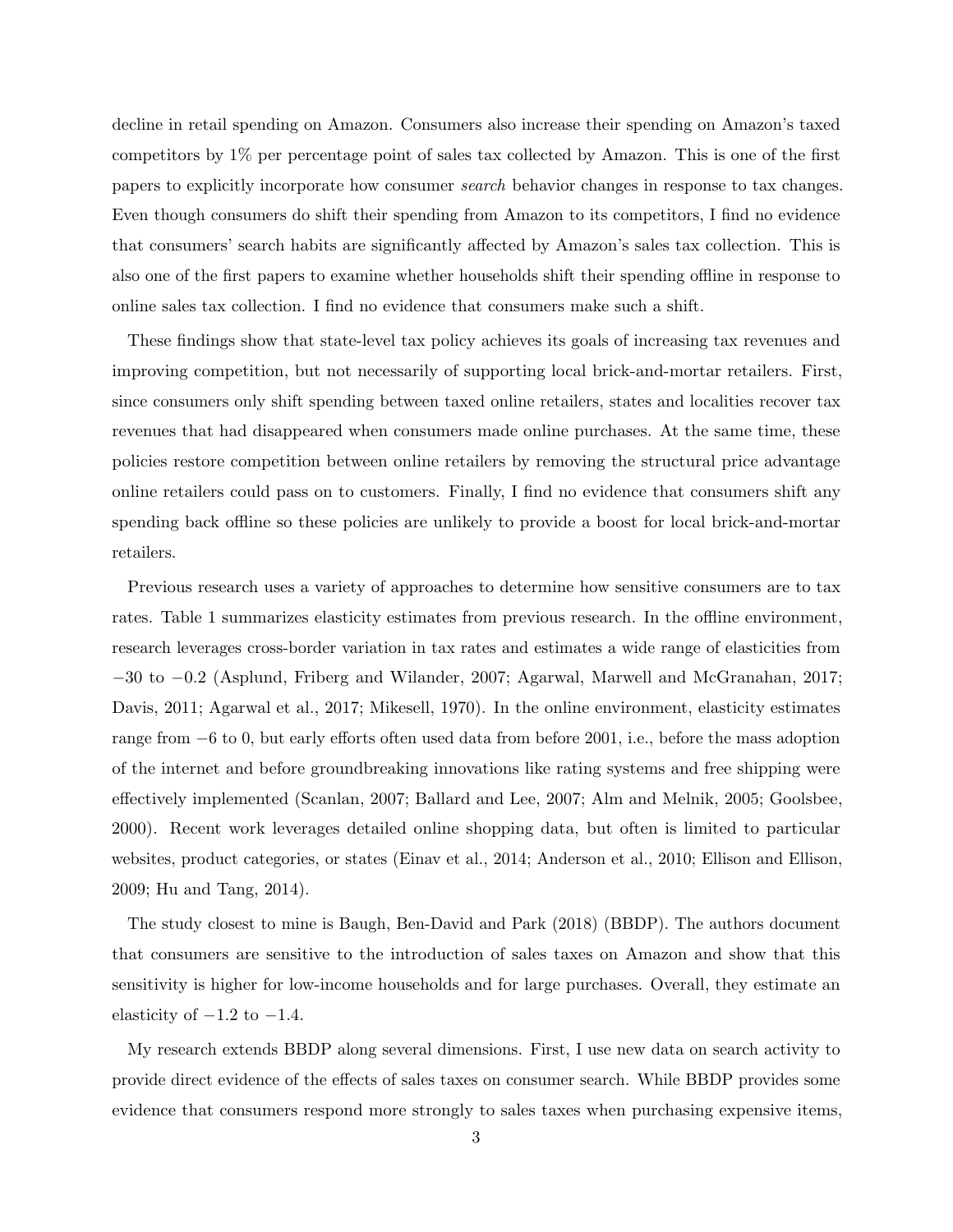I provide direct evidence that search activity is not significantly affected by sales taxes. Second, I examine substitution between Amazon and its taxed and untaxed online competitors. I then extend this analysis to incorporate purely offline spending. This approach is complementary to the findings of BBDP and substantially expands the scope of consumer response beyond only retailers that sell electronics. Finally, I use two very different datasets from BBDP, which validates their results. BBDP is based on an account aggregator which targets young and urban consumers while my analysis using Comscore data which are based on a more representative sample of households and capture all online activity of the household. My second dataset, from Nielsen, is even more representative and captures all household transactions, not just those made with credit or debit cards, so I can better track changes in offline spending.

This paper is organized as follows. Section II describes the data. Section III briefly describes the history of online sales tax collection. Section IV analyzes how online spending responds to Amazon sales tax collection. Section V examines whether online browsing activity is affected by Amazon sales tax collection. Section VI analyzes tax responsiveness across all consumer spending modes, and Section VII concludes.

## II. Data Description

In this section, I describe the data used for my analysis and give a brief overview of their respective features.<sup>1</sup> Comscore's Web Behavior database provides information on household online shopping and browsing behavior. Nielsen's Consumer Panel data provides information on household shopping and purchasing decisions. Finally, Tax Data Systems provide information on local sales tax rates.

## A. Comscore Web Behavior Database

I primarily use the Comscore Web Behavior database, which contains the online browsing and transaction activity of households that opt-in to have their internet activity collected by Comscore. The browsing data record how many minutes were spent and how many pages were viewed on each website. The transaction data record the website, product name, product category, price, quantity, and basket total (including shipping and taxes) of the purchase. The Comscore data capture all online activity of a household and are not limited to particular goods or retailers, in contrast with previous research. I use this breadth of information to capture whether households substitute to other retailers and estimate how their aggregate online spending changes when sales taxes are

<sup>1</sup>Researcher's own analyses derived based in part on data from The Nielsen Company (US), LLC and marketing databases provided through the Nielsen Datasets at the Kilts Center for Marketing Data Center at The University of Chicago Booth School of Business.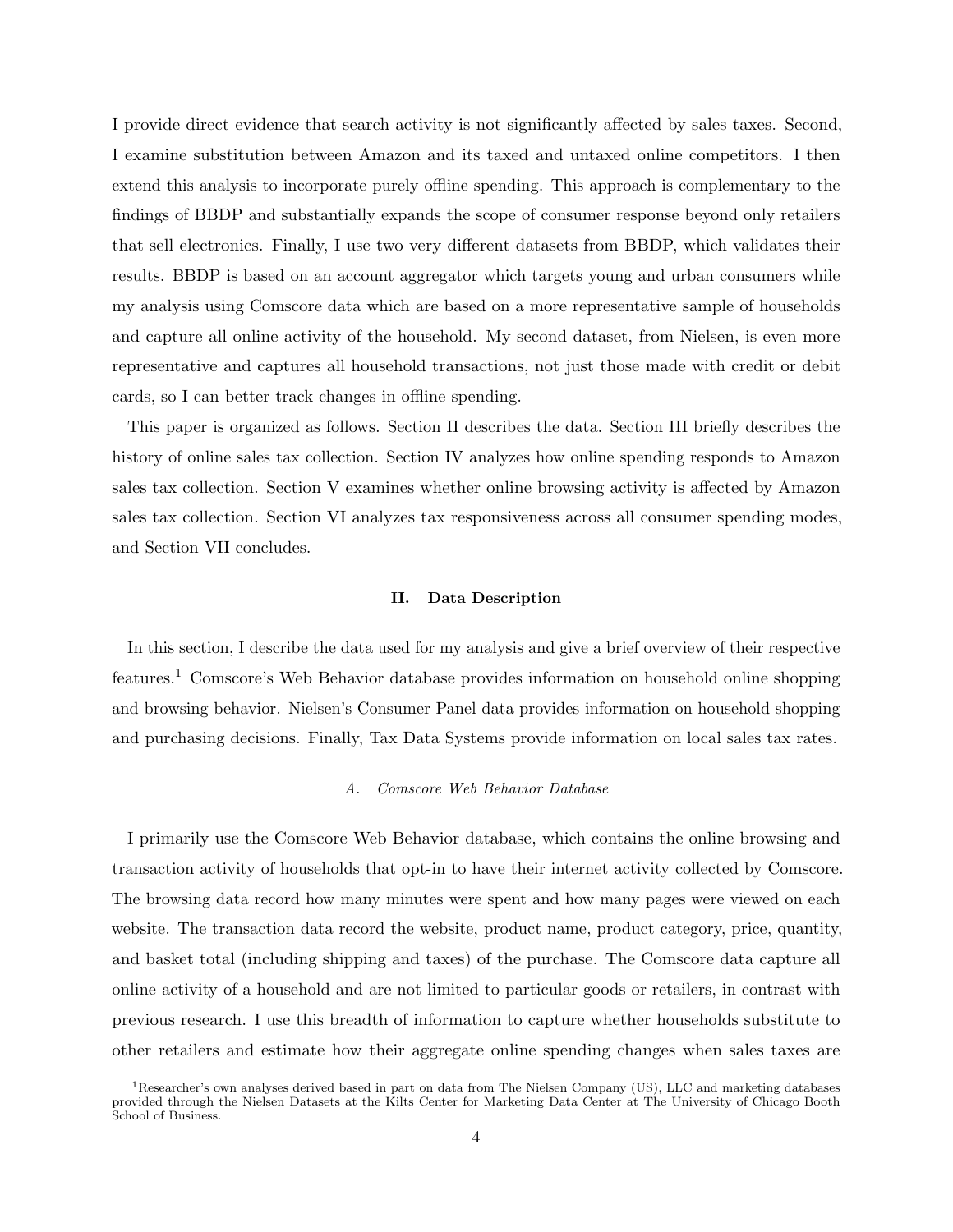collected online.

I restrict my sample to households that have complete demographic information and remove any purchases in categories in which Amazon is a not competitor (e.g., no plane tickets, dating services) and focus on products that cost between \$1 and \$500 (in nominal dollars).<sup>2</sup> These filters reduce the original sample of about 576,000 households to about 206,000 households and a total of about 2 million transactions.

Comscore households are relatively representative of the U.S. population. The average household size is 3, average age is 47, and average income is \$59,000. About 64% of the households have a child and 13% are Hispanic. Households face an average sales tax rate of 7%. Overall, panelists are similar to the general population, but are slightly larger and more likely to have kids. Households rotate through Comscore's panel with a median tenure of 12 months (the 25th percentile is 9 months and the 75th percentile is 12 months). See Appendix Table C2 for full summary statistics.

Across the 2 million transactions I analyze, the average real price of products (in December 2016 dollars) is \$39; 28% of products are purchased on Amazon, 42% from the website of a brick-andmortar store, and the remaining products are purchased from another online retailer. For browsing behavior, the average household spends about two and a half hours per month on shopping websites. Browsing on Amazon's untaxed competitors accounts for about one and a half hours, browsing on Amazon accounts for about 20 minutes, and the remaining 40 minutes is on Amazon's taxed competitors. There is a wide range of shopping behavior with many households spending no time on shopping websites in a given month and others spending up to five hours per day. See Appendix Tables C4 and C5 for shopping and browsing summary statistics.

#### B. Nielsen Consumer Panel Data

I use the Nielsen Consumer Panel data from 2004–2016. This is a panel of about 178,000 unique households. I observe about 40,000 households each year from 2004–2006 and about 60,000 households each year from 2007–2016. Households scan all items that they purchase and then input information about quantities, prices, date of purchase, and store. Nielsen retains about 80% of its panel from year to year with the mean and median tenure of a household being four and three years, respectively.

Nielsen computes projection weights to ensure its sample is nationally representative. Weights are calculated to match population moments based on household size, income, age, race, ethnicity,

<sup>2</sup>This restriction is primarily to screen out extreme prices that may be generated by the Comscore monitoring software. For example, a \$20 item reduced to \$15 may mistakenly be recorded as \$2015 because of how the price information is captured.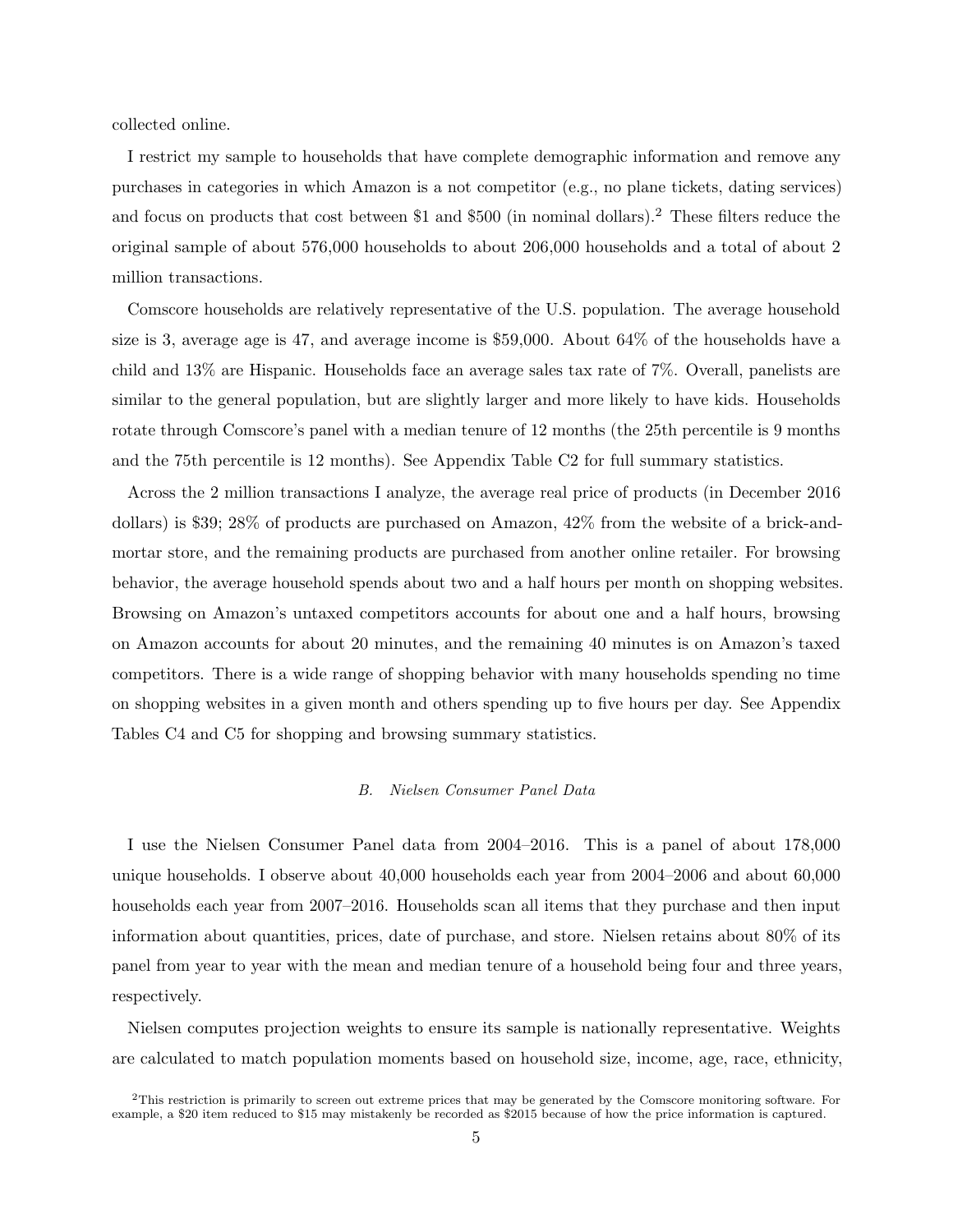education, occupation, and presence of children. All analyses use these projection weights unless otherwise stated. Full summary statistics are reported in Appendix Table C7.

Unlike the Comscore data, store identities are anonymized, but they are classified into broad categories such as "Grocery Stores," "Electronics Store," and "Online Shopping." This categorization is enough to conduct a similar analysis as I do with the Comscore data, with the caveat that the Nielsen data primarily focus on basic household goods, so items like electronics and apparel will not be captured. For retailers with both an online and offline presence, Nielsen classifies them separately. For example, if Firm X has both offline stores and a website, detergent purchased from a Company X store will be from a different "retailer" than detergent purchased from CompanyX.com. In the first case, the retailer would be classified as a "Discount Store," and in the second, the retailer is classified as "Online Shopping."

For my analysis, I exclude tobacco and alcohol products because state and federal laws regulate purchasing these products online. I also remove households with a student or military head of household as well as those with an annual income of less than \$5,000. Only about 2\% of households are excluded, and I use the remaining 154,000 households for my analysis. See Appendix C for further details of sample construction.

## C. Additional Data Sources

I obtain state, county, and local sales tax rates from Tax Data Systems, now part of Thomson Reuters. These data contain monthly tax rates at the zip code level. I manually compile information on state law changes and agreements with Amazon under which states began collecting taxes for online transactions. This information was gathered from a wide range of local, state, and national news sources. Prior to 2018, most states did not require online retailers to collect sales taxes. They have only been able to collect sales taxes from Amazon because of separate agreements or because Amazon opened warehouses in their state.<sup>34</sup> Before 2006, Amazon only collected sales taxes in Kansas, Kentucky, North Dakota, and Washington state. By the end of 2016, Amazon collected sales taxes in an additional 25 states: Alabama, Arizona, California, Colorado, Connecticut, Florida, Georgia, Illinois, Indiana, Maryland, Massachusetts, Michigan, Minnesota, Nevada, New Jersey, New York, North Carolina, Ohio, Pennsylvania, South Carolina, Tennessee, Texas, Virginia, West

<sup>3</sup>See Kacamak, Velayudhan and Wilking (2020) for a detailed discussion and analysis of Voluntary Collection Agreements where online retailers agreed to collect and remit sales taxes to the state.

 $4$ National Bellas Hess v. Illinois (1967) and Quill Corp. v. North Dakota (1992) ruled that retailers did not have to collect sales taxes in states where they did not have a physical presence. The court held that tabulating tax liabilities for over 6,000 different tax jurisdictions would place an undue burden on many of these firms (Atkins, 2005). The Supreme Court overturned these cases in South Dakota v. Wayfair Inc. (2018). Before 2018, consumers were supposed to self-report any unpaid taxes to the tax authorities, but compliance and enforcement were low, so these transactions were effectively tax-free (Manzi, 2015).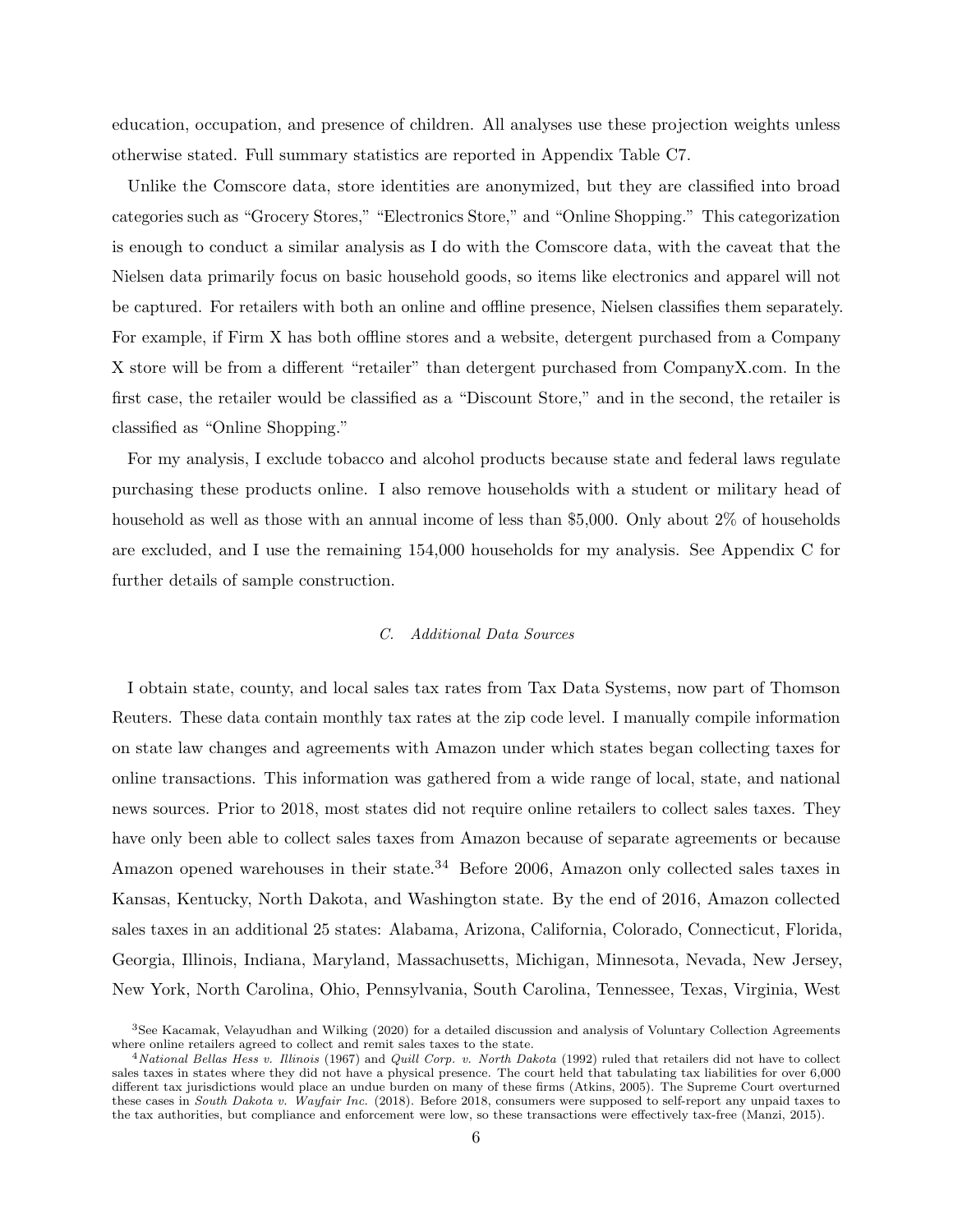Virginia, and Wisconsin.<sup>5</sup>

Figure 1 shows the wide variation in sales tax rates across the United States in December 2016. About 80% of counties have combined state and local sales tax rates between 5.3% and 8.3%. However, sales tax rates range from 0% to over 10% in Louisiana.

## III. History of Online Sales Tax Collection

In the late 1990's and early 2000's, widespread internet adoption and the growth of online retailers enabled households to make tax-free purchases. Often, websites would advertise that customers would pay no sales tax on purchases, often without mentioning that customers were responsible for remitting the unpaid sales tax.<sup>6</sup> Unsurprisingly, since states did not enforce these self-reported tax provisions, compliance was low (Manzi, 2015).

However, in 2008, New York passed a law that forced online retailers to collect sales taxes for shipments to New York residents. This began a cascade of other "Amazon Laws," some of which forced online retailers to collect sales taxes by broadening the definition of "physical presence." Most states claimed that if a retailer had an "affiliate" (e.g., a blogger paid to refer readers to the online retailer) in the state, that established a physical presence. However, in response, most online retailers (notably Amazon and Overstock) shut down their affiliate programs. Shutting down affiliate programs ensured that an online retailer's "physical presence" was limited to the states where its headquarters and its warehouses were located.<sup>7</sup>

Since then, states became more aggressive and require online retailers to either notify customers of their tax liability or to collect and remit the sales taxes themselves. These requirements cleverly sidestep the rulings of the Supreme Court and Colorado's effort to do this was upheld in court (Lunder and Luckey, 2015). Since then, online retailers have less aggressively challenged similar laws. As of April 1, 2017, Amazon collects state sales taxes in all 45 states that have state sales taxes and the District of Columbia. However, Amazon may not necessarily collect local sales taxes and these arrangements can differ by state.

There have been two main initiatives to improve sales tax collection from online retailers. Congressional action has taken the form of the Marketplace Fairness Act of 2017 (its previous incarnations were the Marketplace Fairness Act of 2011, 2013, and 2015). It was introduced in the Senate on

<sup>5</sup>See Appendix for exact dates.

 $6$ See https://web.archive.org/web/20180525192327/https://shop.ccs.com/ for an example.

<sup>7</sup>Furthermore, online retailers only needed to collect sales tax on items they directly sold or were stored in their warehouses on behalf of third parties (e.g., Fulfilled by Amazon program) (Faris, 2015). Third-party sellers on Amazon's Marketplace (who did not use Amazon's warehouses) did not have to collect sales taxes for out-of-state sales until late 2018–2020 after states passed "Marketplace Facilitator" laws (Craig, 2021; Dunn, 2020). Thanks to an anonymous referee for pointing out these nuances of tax law.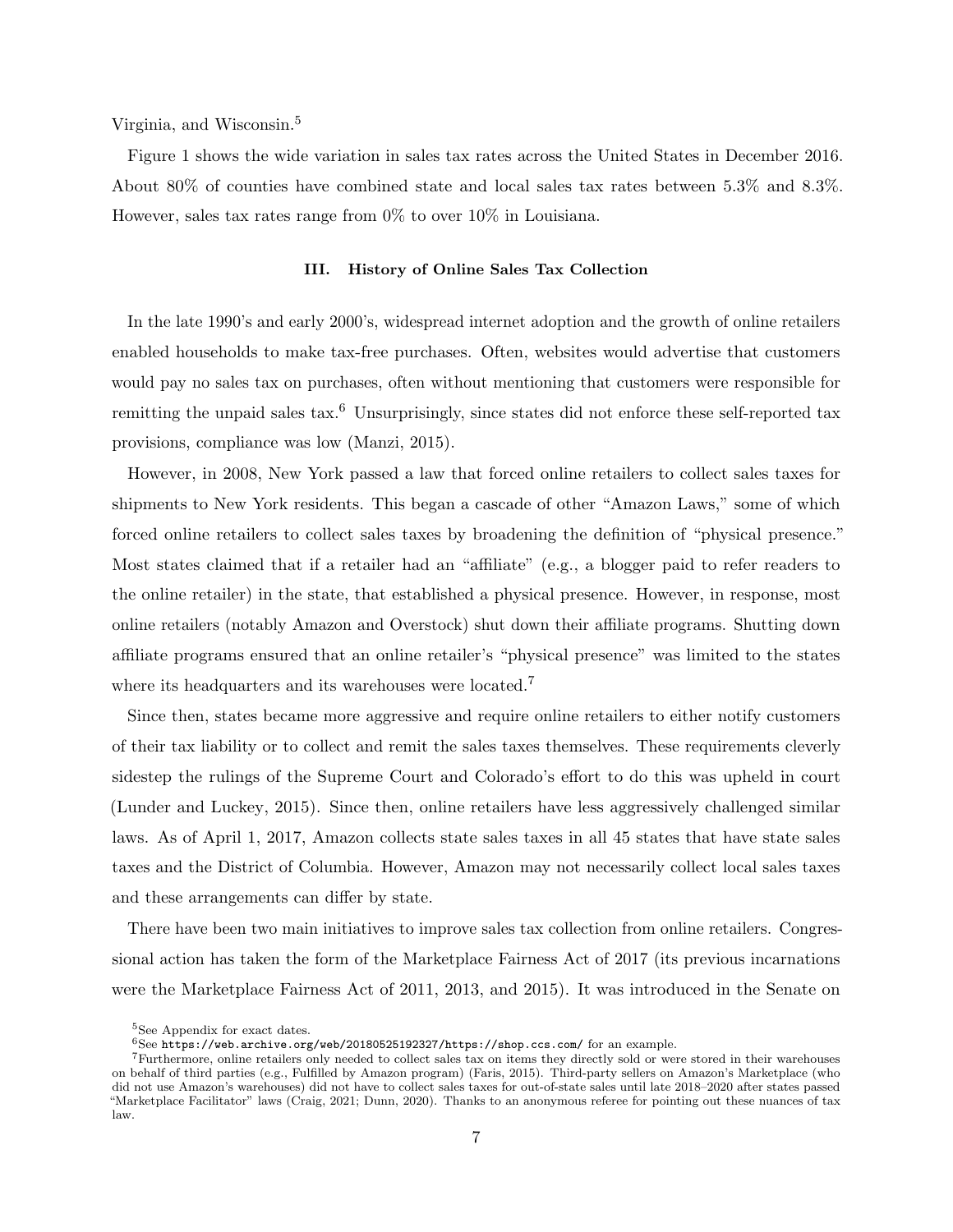April 27, 2017, but died in committee. A more grassroots effort has been the Streamlined Sales Tax Project, started in 2000. This was created to help reduce the complexity in sales taxes that led to the Bellas Hess v. Illinois and Quill Corp. v. North Dakota decisions. By simplifying rules around sales tax, the hope is that complexity will no longer be a factor and there will be more fairness across the board (as well as higher revenues for states and localities). Currently, the project has 24 participating states that are working to create state-level administration of taxes, a uniform tax base, simplified tax rates, and uniform state sourcing rules. Most recently in 2018, South Dakota v. Wayfair, Inc. overturned the precedent of Quill and allowed states to collect sales taxes from online retailers even if the retailer does not have a physical presence in the state. Since the *South Dakota* decision, all 45 states with sales taxes have passed laws to collect sales tax from online retailers (Kacamak, Velayudhan and Wilking, 2020).

## IV. Amazon Sales Tax Collection and Online Spending

This section first estimates how sensitive spending on Amazon is to sales tax collection. I find similar results as BBDP and this serves as an external validation of the Comscore data. I then extend my analysis to examine how spending at Amazon's competitors changes after Amazon collects sales taxes.

When shopping online, households can purchase from Amazon or one of its competitors. Amazon has two types of competitors: taxed and untaxed. Amazon's taxed competitors consist of traditional brick-and-mortar retailers, like Walmart and Target, which collect sales tax since they have physical locations across the country (stores trigger the "physical nexus" requirement for tax collection). Amazon's untaxed competitors are other online retailers, like Overstock.com or Etsy.com, which do not have physical locations across the country (generally just a headquarters location).

When Amazon begins collecting sales tax in a state, consumers could respond in a variety of ways. First, they may not change their behavior and continue purchasing on Amazon (and maybe not even notice the sales tax). Second, they could switch to one of Amazon's competitors. They could switch to an untaxed competitor if they value the tax savings or possibly a taxed competitor that offers a better selection or lower tax-inclusive prices. I examine each of these in turn to see how spending on Amazon changes and how spending at Amazon's taxed and untaxed competitors changes after Amazon begins collecting sales taxes.

I use a differences-in-differences specification to identify the effect of Amazon's sales tax collection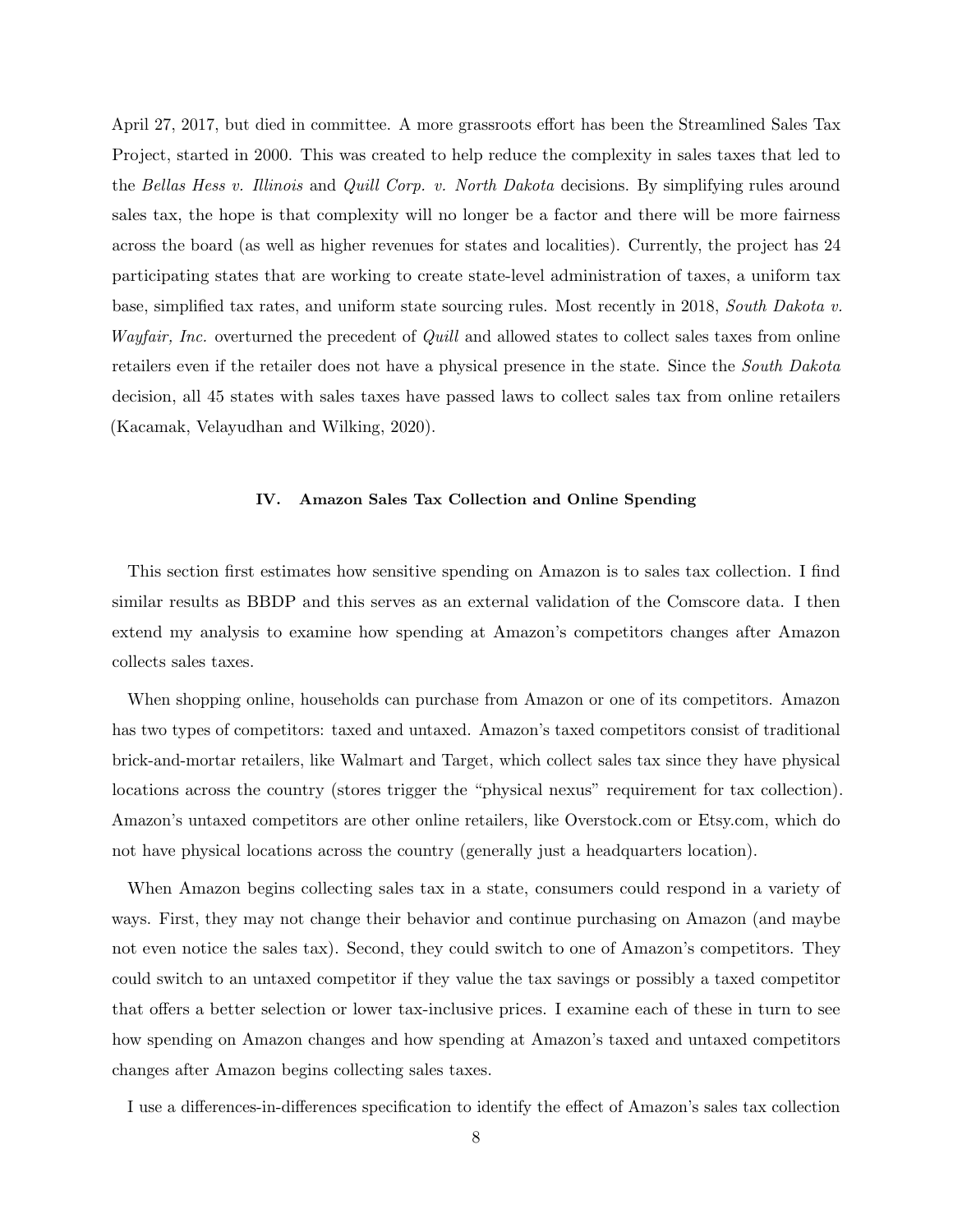on a household's online spending:

(1) 
$$
Y_{ht} = \alpha + \beta A max on Collect_{ht} * \tau_{ht} + \lambda_h + \lambda_t + \epsilon_{ht},
$$

where  $Y_{ht}$  measures real expenditures of household h in month  $t$ <sup>8</sup>. AmazonCollect<sub>ht</sub> indicates whether Amazon collects sales tax (determined by month and state of residence of the household).  $\tau_{ht}$  is the local sales tax rate.<sup>9</sup> Household and time fixed effects are captured by  $\lambda_h$  and  $\lambda_t$ .  $\beta$  is the coefficient of interest measuring how spending changes after Amazon begins collecting sales taxes relative to what would have been expected had they not started collecting sales taxes. All standard errors are clustered at the state level because once Amazon collects sales taxes, it collects them across the whole state.

The policy of whether or not Amazon collects sales tax in a particular state or county is plausibly exogenous to the household spending decision. Often, it is prompted by the opening of an Amazon warehouse in the state, but in a few cases, it is because of a change in state law.<sup>10</sup> While there is a chance that these changes could be related to underlying economic fundamentals, Baugh, Ben-David and Park (2018) show that sales tax collection by Amazon is not significantly related to state GDP growth, household income changes, or consumption declines. About 10% of households experience a change in Amazon's sales tax collection while they are in the sample.

For my differences-in-differences specification to be valid, the parallel trends assumption must hold. I estimate a modified version of Equation 1 to provide support for the parallel trends assumption.

(2) 
$$
Y_{ht} = \alpha + \sum_{n=-12}^{12} \beta_n \text{A} \text{max} \text{on} \text{Collect}_{ht} * 1\{t = n\} + \lambda_h + \lambda_t + \epsilon_{ht},
$$

where I interact the collection term with an indicator for each of the 12 months before and after Amazon begins collecting sales tax  $(n = -1)$  is the reference group). Figure 2 plots the coefficient estimates for each type of spending (Amazon, Untaxed Sites, and Taxed Sites) and supports the parallel trends assumption because there are no significant differences prior to when Amazon starts collecting sales taxes. While the estimates are noisy when breaking out each month pre- and

<sup>&</sup>lt;sup>8</sup>I use spending levels instead of log spending because there are many household-months with no online spending. In particular, there are households whose made no purchases on Amazon and/or other websites before Amazon's tax collection and make purchases after Amazon's tax collection. The log specification is not robust to these kinds of changes. To calculate a more robust elasticity, I use spending levels, which is the same strategy as BBDP. Houde, Newberry and Seim (2017) use a log specification, but aggregate spending to the county-year level, which guards against the issue.

<sup>9</sup>The local tax rate could also be included separately, but given the household fixed effect, this would only be identified off of changes in local tax rates, which are relatively infrequent and when they do happen, are small.

 $10$ Given that Amazon may open new warehouses based on demand forecasts, there is a risk of some endogeneity. Table B1 shows the results of including state-specific annual time trends and the results are virtually unchanged. Thanks to an anonymous referee for identifying this possibility.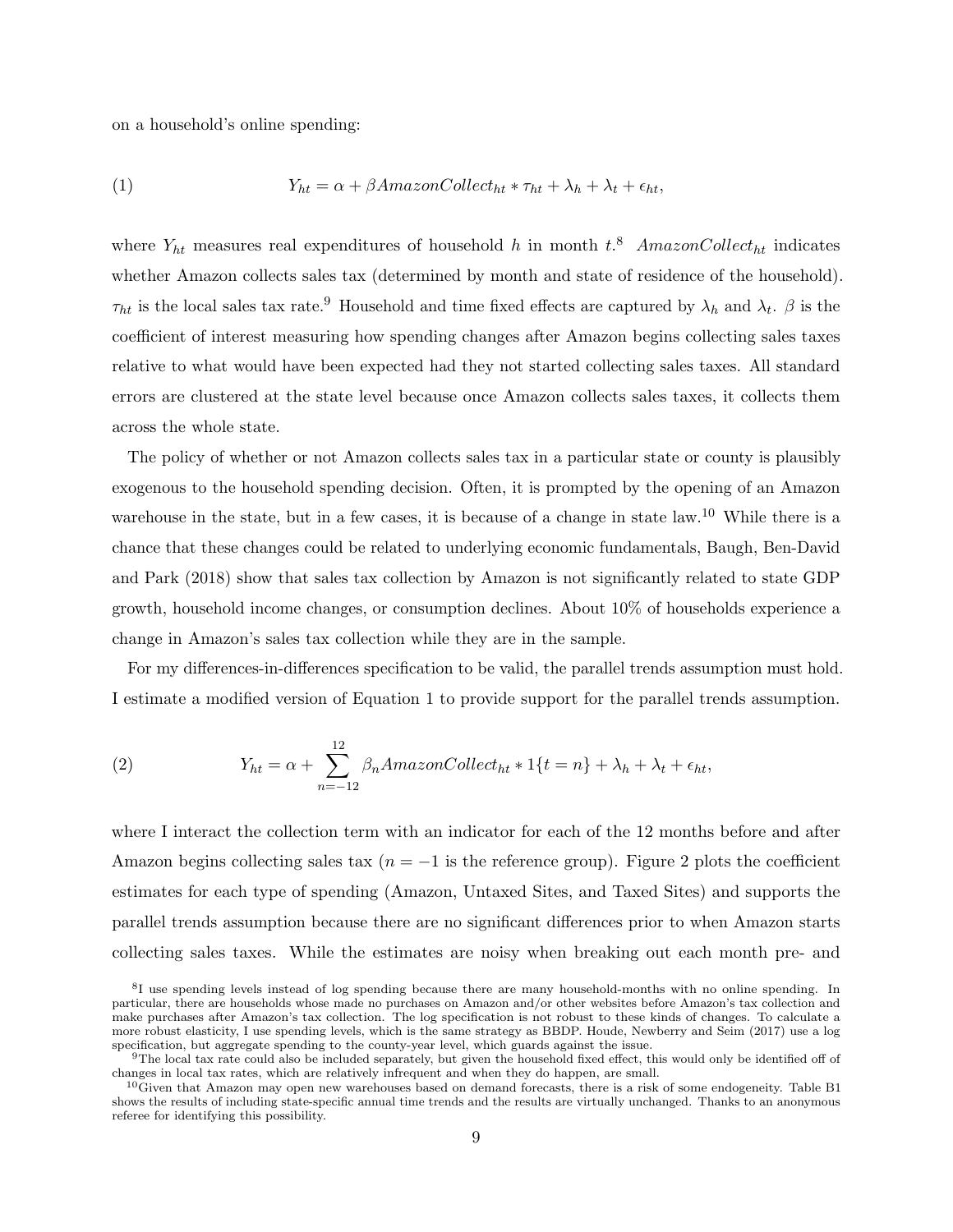post-collection, Amazon spending does not exhibit any trends before Amazon collects sales tax, but after Amazon collects sales tax, Amazon spending is persistently reduced for nine months after it collects sales taxes. On the other hand, spending on taxed sites increases about four months after Amazon collects sales taxes. Since the parallel trends assumption is supported, I estimate Equation 1.

Table 2 reports the estimation results. Columns  $(1) - (3)$  only include an indicator for whether or not Amazon collects sales tax, and then columns  $(4) - (6)$  allow for the response to vary with the sales tax rate. Column (1) demonstrates that Amazon spending decreases by an average of \$0.422 after Amazon collects sales taxes. Given that average monthly spending on Amazon is \$3.30 and the average sales tax rate is 6.8%, this equates to an elasticity of  $\frac{-0.422/3.30}{0.068} = -1.88$ . Columns (2) and (3) show that spending on Amazon's untaxed competitors does not significantly change while spending on its taxed competitors increases by \$0.549, implying a cross-elasticity of 1.14. Column (4) shows that the spending decreases on Amazon are stronger in areas with higher sales tax rates and the implied elasticity is a similar  $-1.87$ .<sup>11</sup> As before, there is no significant response on Amazon's untaxed competitors and a marginally significant increase on Amazon's taxed competitors. The spending increase on Amazon's taxed competitors implies an elasticity of 0.97. Overall, after Amazon collects sales taxes, households reduce their Amazon spending and increase their spending on Amazon's taxed competitors. This suggests that a portion of Amazon's sales was attracted by the tax advantage.

My estimated elasticity of  $-1.88$  is higher (in magnitude) than similar estimates from Baugh, Ben-David and Park (2018) and Houde, Newberry and Seim (2017). Given that I use the same underlying data as Houde, Newberry and Seim (2017), I check if I can replicate their estimate. I get nearly identical estimates if I aggregate to the county-year level and limit my sample to 2006–2013. My estimate differs from Houde, Newberry and Seim (2017) for two reasons. First, while I use the same underlying data, I extend my sample for another three years through 2016, which doubles the number of states in which Amazon begins collecting sales tax from 12 to 25. Second, their analysis aggregates the data to the county-year level, while I aggregate the data to the household-month level. The level of aggregation matters because using a log specification to estimate elasticities is more sensitive to the presence of zeros and these can bias the estimate towards zero. By aggregating to the county-year level, there are fewer county-years with zero spending, so Houde, Newberry and Seim (2017) avoid this issue. Since I am doing analysis at the household-month level, there are many months with zero spending. Therefore, I prefer to use a level specification that is less

<sup>&</sup>lt;sup>11</sup>See calculation as follows:  $6.173 / 3.30 = -1.87$ .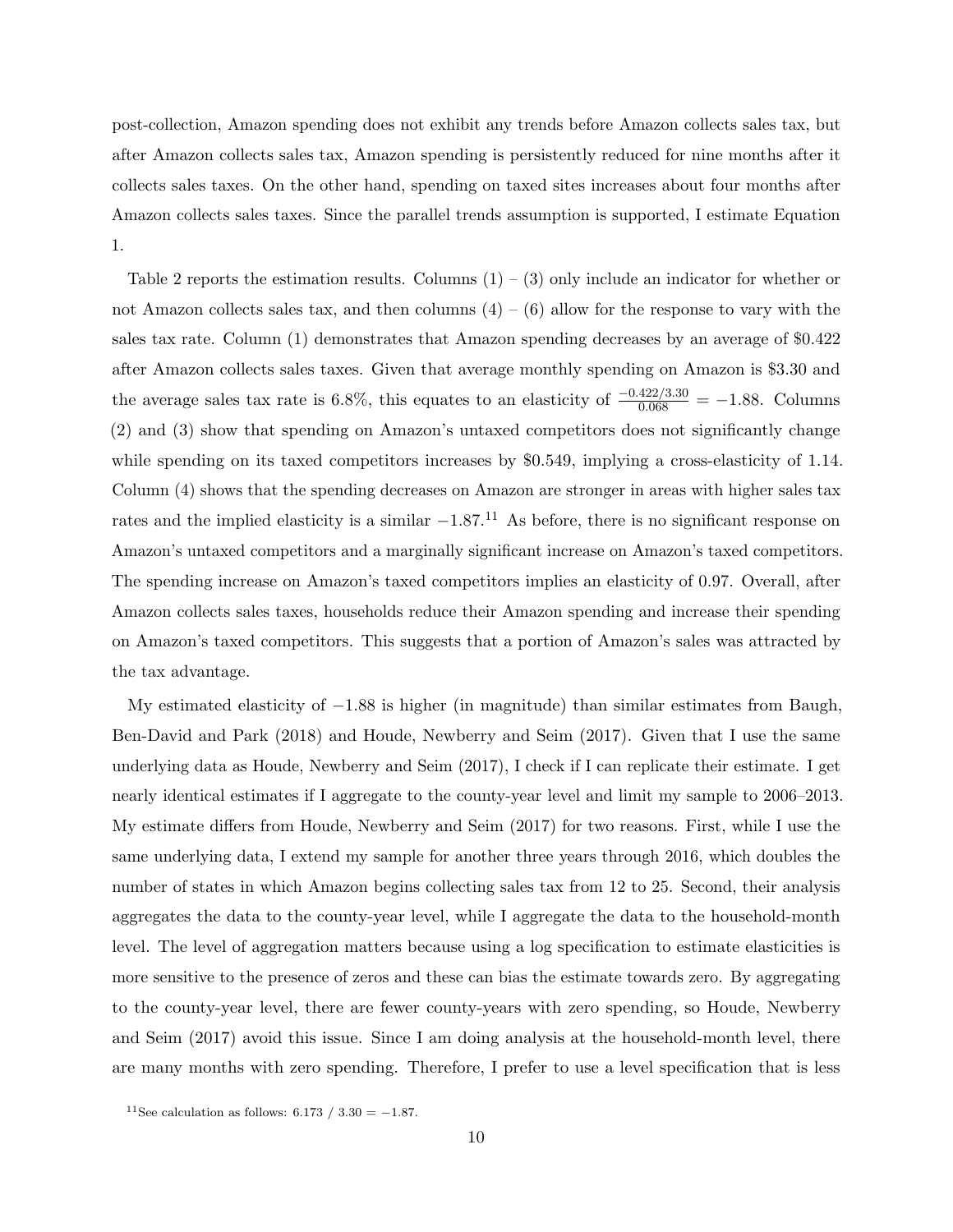sensitive to the presence of zeros and then approximate the elasticity from the coefficient estimates, which is the approach of Baugh, Ben-David and Park (2018). My estimate also differs from Baugh, Ben-David and Park (2018) likely because of differences in the underlying data. First, my analysis spans 2006–2016 compared to 2011–2015, which adds an additional six states to my analysis.<sup>12</sup> Restricting my analysis to 2011–2015 generates a slightly smaller elasticity of −1.66, but this is still higher than the −1.2 to −1.4 estimated in Baugh, Ben-David and Park (2018). The other possible contributor is the composition of our samples. The Comscore data captures all online activity on a household's computer, and panelists are recruited to provide a representative measure of US internet users' activity. On the other hand, the data used in Baugh, Ben-David and Park (2018) are from an online account aggregator that likely targets younger, tech-savvy users interested in managing their finances effectively.<sup>13</sup> These users are probably more likely to shop online and may be less likely to switch from Amazon. This assertion is supported by comparing the average monthly spending on Amazon between the two samples. The average monthly Amazon spending of a Comscore user is only \$3.30, but this increases to \$12.20 when restricting to only households that have made purchases on Amazon. In comparison, the average household in Baugh, Ben-David and Park (2018) spends \$39. Overall, my estimate is higher than previous estimates because I incorporate more recent data and (arguably) a more representative sample of online shoppers.

My estimate is also a conservative lower bound on a household's tax elasticity. First, the Comscore data do not distinguish between sales made on Amazon's main site and its Marketplace (where third-party sellers may not have to collect sales tax). BBDP show that Marketplace transactions also are reduced when sales taxes are collected on Amazon. Even without their evidence, having some portion of Amazon sales unaffected by the tax policy change would bias my estimate towards zero. Furthermore, some states exclude particular products from sales taxes (e.g., apparel in Minnesota). By a similar logic as above, having some products that are unaffected by the tax policy change would also bias my estimate towards zero. Using Nielsen data and adjusting for the tax-exempt status of various product categories, Kacamak, Velayudhan and Wilking (2020) finds that sales of tax-exempt items are unaffected by online sales tax collection.

## V. Amazon Sales Tax Collection and Online Browsing

The previous section shows that consumers are spending less on Amazon and more on Amazon's taxed competitors. Do these changes in spending translate into changes in search behavior? I

 $12$ Baugh, Ben-David and Park (2018) also restrict their analysis to households that spend more than \$200 on Amazon in 2011, but their Appendix B shows that removing this filter does not impact their estimate.

 $13$ One of the most popular financial aggregators, Mint.com, is reported to have a primarily young, male demographic; 71% of users were male and 64% were under 30 years of age back in 2008 (Perez, 2008).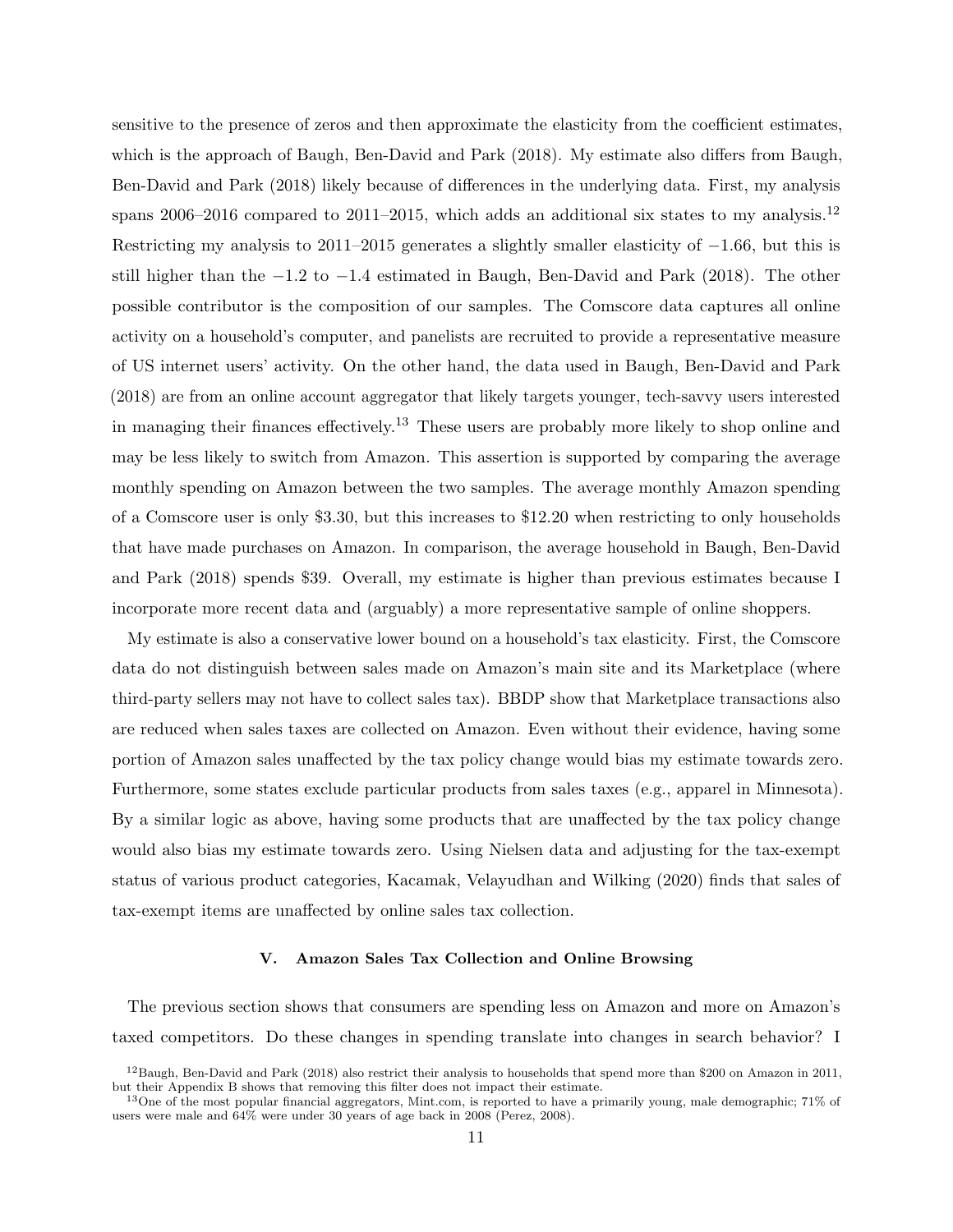estimate Equation 1 with Y being minutes spent on Amazon or one of its competitors' websites.

I first test the parallel trends assumption. Figure 3 illustrates the event study estimation of Equation 1. As before, the estimates are quite noisy, but for Amazon and untaxed sites there is no significant evidence of pre-trends. However, for taxed sites, there is some evidence of a pre-trend, so it is important to examine how this may affect my estimates. Ultimately, the difference-in-difference estimator compares the differences before and after a policy is implemented. The negative pre-trend means that the browsing behavior is below what would be expected under parallel trends. This would exaggerate the effect of the policy and biasing it away from zero. Even with this bias, my estimates below are not statistically significant.

Table 3 shows the results of this estimation. Our previous results indicate that households reduce their spending on Amazon only after sales tax is collected online. Because of this, we might expect that this reduced shopping activity would translate into reduced overall activity, measured in time spent on the website. Overall, I find no evidence that search on Amazon or its competitor websites is significantly affected by Amazon collecting sales tax. The lack of a significant browsing response may indicate that consumers are not changing their search behavior, but are simply switching their purchases away from Amazon since it no longer has a sales tax advantage.

Households' relative unresponsiveness in search effort contrasts with the findings of Einav et al. (2014), which finds that when buyers realize sales taxes are added, they back out of the transaction. Since I use time spent browsing to approximate search behavior, my measure may not be sensitive enough to pick up on the behavior identified in Einav et al. (2014). Finding the same item from an untaxed seller on eBay (or on Amazon) only requires a few more clicks and may not substantially increase the total time spent browsing. Even if there is an effect that I cannot detect, it is likely to be small changes in browsing time, which could be generated by the extra effort needed to complete the purchase (e.g., the time needed to enter in address and credit card information).

Overall, households reduce their pre-tax expenditures on Amazon and shift to Amazon's taxed competitors. In the next section, I examine whether households change their overall expenditures with a focus on whether their offline expenditures change in response to Amazon collecting sales tax.

## VI. Total Consumer Expenditure Analysis

The Comscore data suggest that consumers reduce their Amazon expenditures when Amazon begins collecting sales tax, but they do not spend or browse significantly more on Amazon's online competitors. The Comscore analysis is limited to examining only online transactions and activity. Using Nielsen's Consumer Panel Data, this section examines how households' overall spending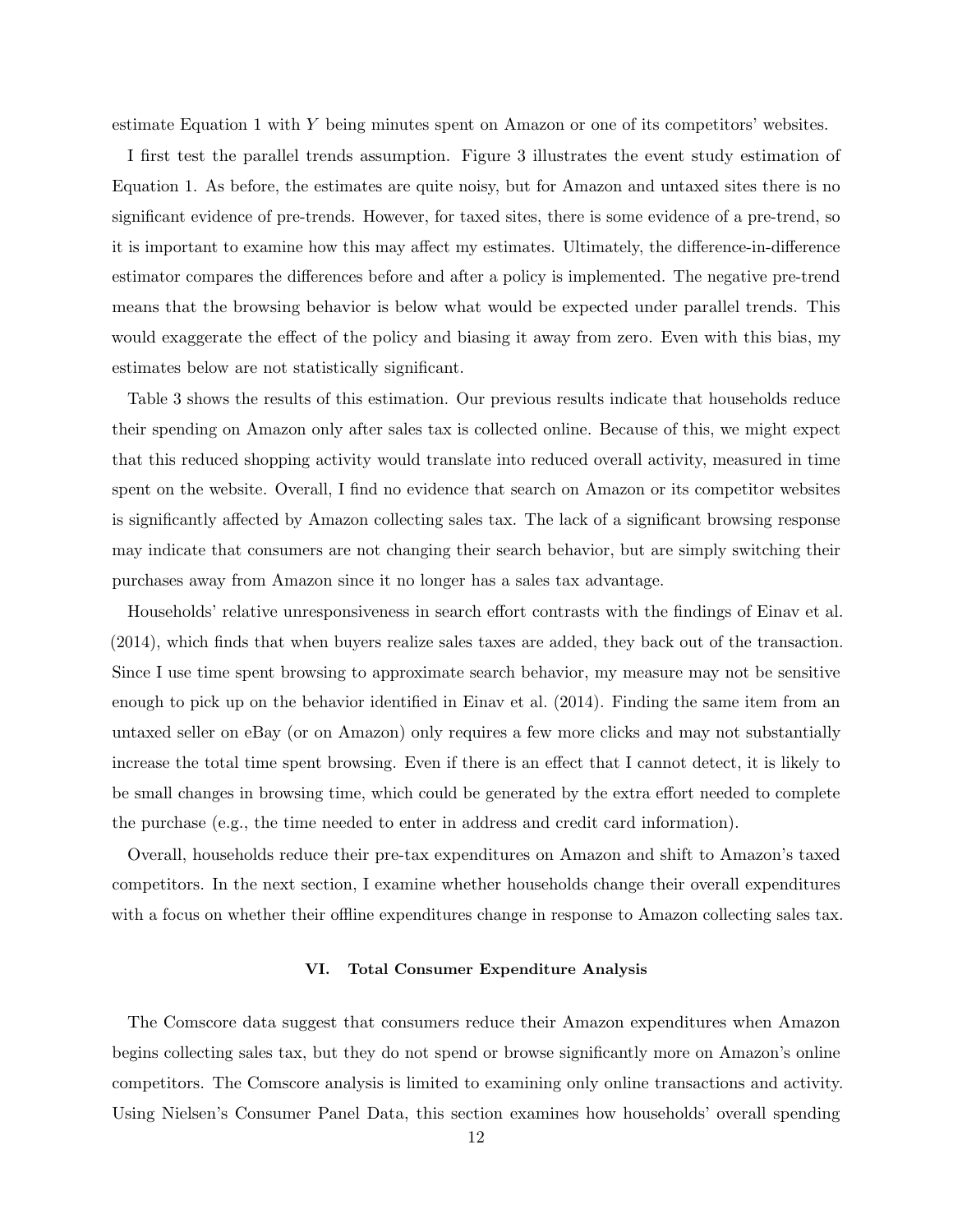changes in response to Amazon's sales tax collection. Households scan all of the items that they purchase for at-home consumption and input information about their shopping trip, including whether the purchase was from an online or offline retailer. Using these data, I can determine, for the common household items that are tracked, whether Amazon's sales tax collection changes overall household expenditures and whether households are shifting spending offline in response.

The Nielsen data are notably different from the Comscore data. First, since retailers are anonymized in Nielsen, I cannot identify whether an online purchase is made at a taxed or untaxed website as I could with Comscore. This will likely dampen any observable effect on online shopping because I cannot distinguish between the retailers affected by the policy and those not affected. However, any shifts in spending offline should be detectable since all offline retailers collect sales tax. Second, the products in Nielsen are a subset of those in Comscore. In particular, Nielsen-tracked goods are groceries and other consumer non-durables. Hence, categories like books, apparel, and electronics are not captured.

To identify changes in consumer expenditures, I estimate Equation 1 where Y is the expenditures in either the online-only (likely untaxed) channel or offline channel. Since Amazon is most competitive in delivering less perishable, non-food products, I also separately examine whether online or offline non-food spending is affected. About 45% of households experience a change in Amazon's sales tax collection during their tenure.

Table 4 shows that a range of household spending groups are unaffected by Amazon's sales tax collection. Columns  $(1) - (3)$  show that there are no significant changes in total, online, or offline spending after Amazon begins collecting sales taxes. Even if there is an effect that I cannot detect, it is likely quite small. Part of this result is due to the fact that online shopping has low penetration into grocery and household non-durables (as indicated by monthly online spending averaging \$4). Even when analyzing only non-food items, where online shopping is most likely, there is no significant effect and the range of possible changes is quite small.

Because online shopping for household non-durables is relatively infrequent, the numerous months with no online expenditures may be masking changes in online purchases when they are made. This finding is robust to limiting the sample to months when purchases are made (i.e., conditional on making a purchase). Overall, there is no evidence of households shifting their spending offline in response to Amazon's tax collection.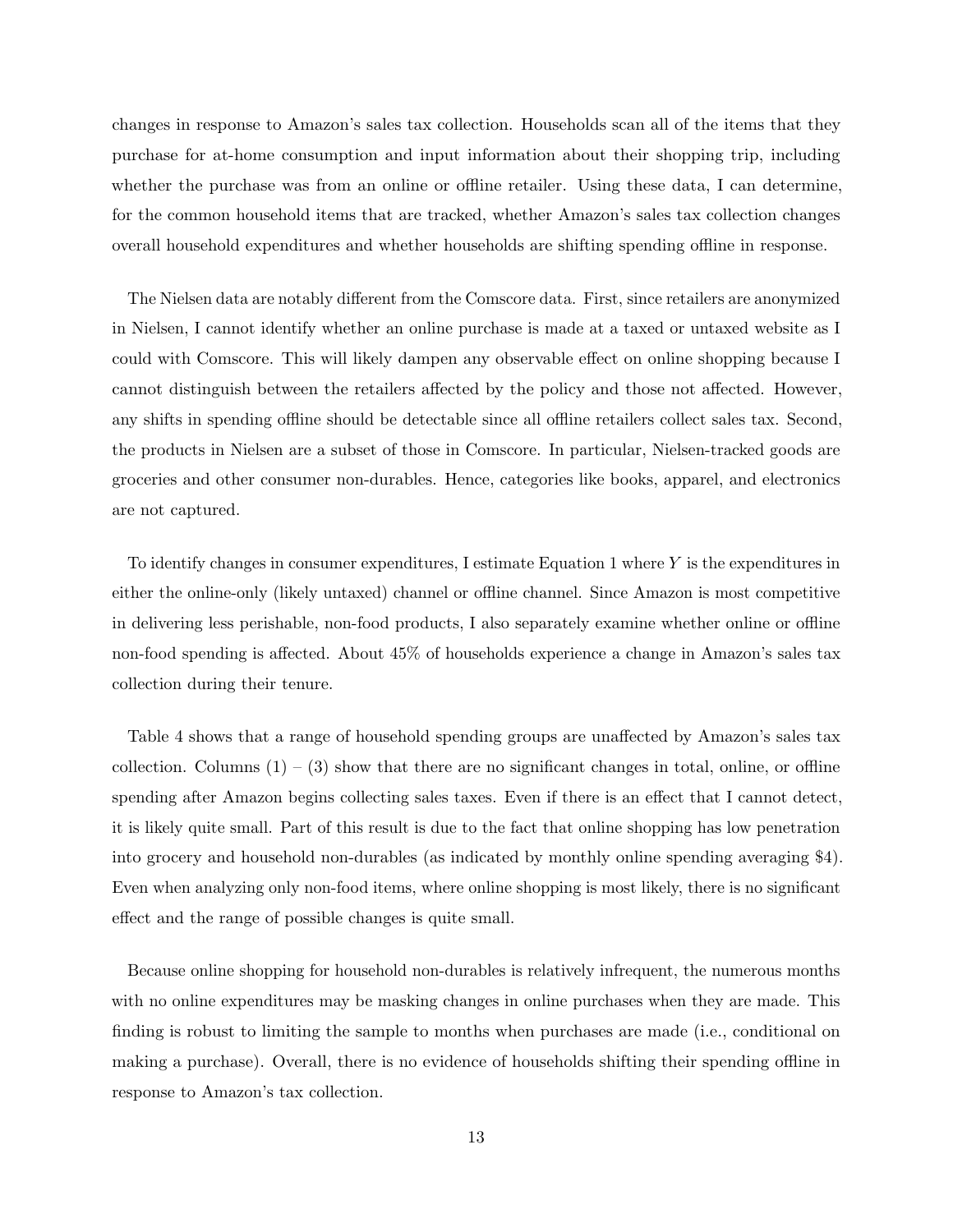## VII. Future Research and Conclusion

Using data covering a broad range of online shopping activity, I find that consumers reduce their pre-tax spending on Amazon by about 1.9% for every percentage point of sales tax that Amazon collects. Furthermore, I find that households increase their spending on Amazon's taxed competitors by 1% for each percentage point of sales tax Amazon collects. Even though households change their spending, they do not significantly change their search behavior on Amazon or its competitors. Finally, I find no evidence that households shift any of their spending offline after Amazon collects sales tax.

In light of the recent Supreme Court case, South Dakota v. Wayfair which increases state enforcement of sales tax collection online, state and local governments can expect a revenue boost because consumers are unlikely to shift their spending to untaxed channels. However, local policymakers and businesses will need to find other approaches if they want to encourage shoppers to move back offline. Online shopping is here to stay, and more empirical work will be necessary to understand how offline retailers can adapt to increased online shopping.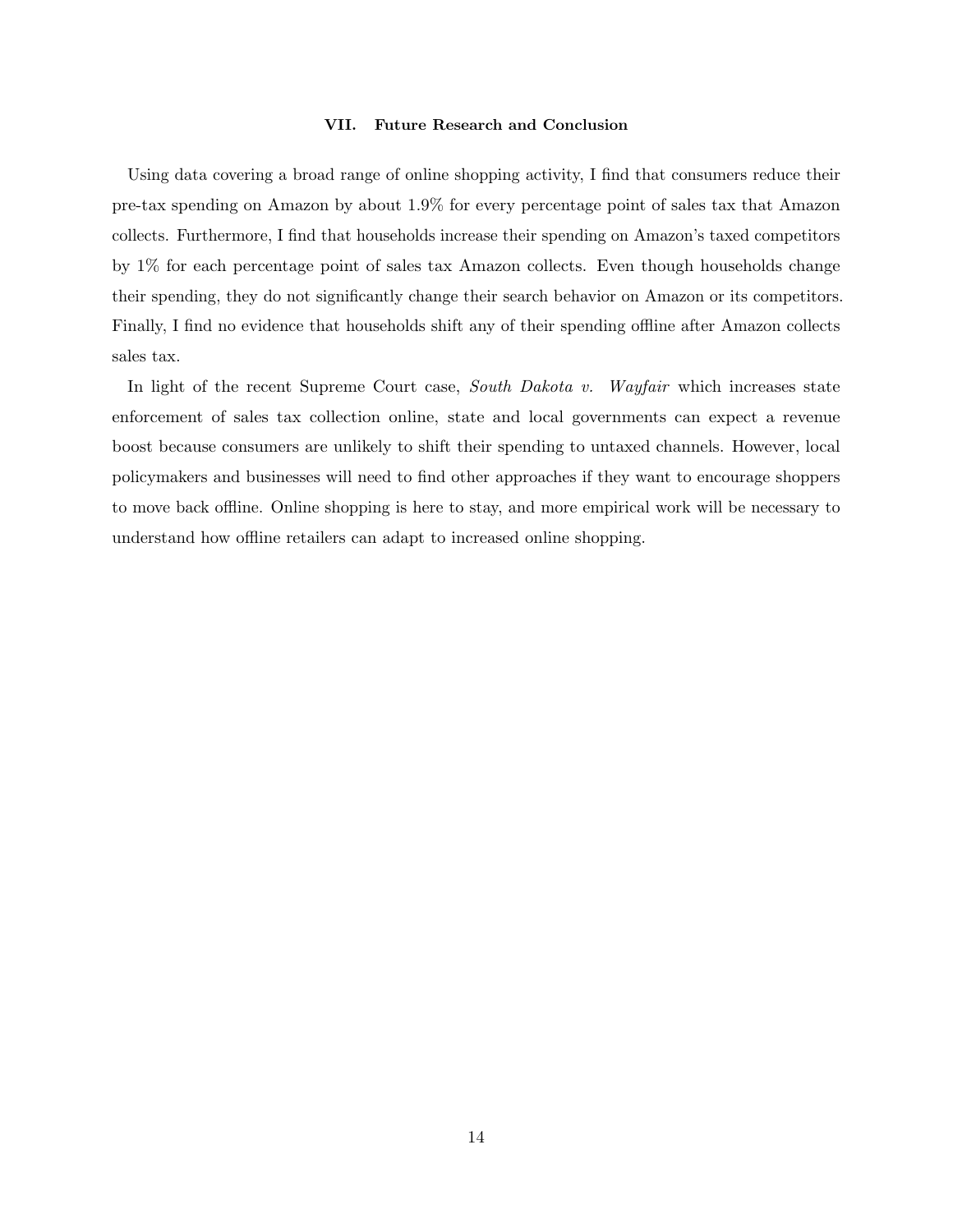## REFERENCES

- Agarwal, Sumit, Nathan Marwell, and Leslie McGranahan. 2017. "Consumption responses to temporary tax incentives: Evidence from state sales tax holidays." American Economic Journal: Economic Policy, 9: 1–27. doi: 10.1257/pol.20130429.
- Agarwal, Sumit, Souphala Chomsisengphet, Wenlan Qian, and Weibiao Xu. 2017. "Tax Differential and Cross-Border Shopping: Evidence from Singapore." Georgetown McDonough School of Business Research Paper No. 3038550.
- Alm, James, and Mikhail I Melnik. 2005. "Sales taxes and the decision to purchase online." Public Finance Review, 33: 184–212. doi: 10.1177/1091142104267929.
- Anderson, Eric T, Nathan M Fong, Duncan I Simester, and Catherine E Tucker. 2010. "How sales taxes affect customer and firm behavior: The role of search on the Internet." Journal of Marketing Research, 47: 229–239. doi: 10.1509/jmkr.47.2.229.
- Arnott, Grant. 2016. "Why People Buy Online vs In Store Not What You Think." PowerRetail. [Online; accessed 17-August-2020 through Internet Archive at https://web.archive.org/web/20170825220915/https: //www.powerretail.com.au/news/online-vs-store-research/].
- Asplund, Marcus, Richard Friberg, and Fredrik Wilander. 2007. "Demand and distance: evidence on cross-border shopping." Journal of Public Economics, 91: 141–157. doi: 10.1016/j.jpubeco.2006.05.006.
- Atkins, Chris. 2005. "Important Tax Cases: *Quill Corp. V. North Dakota* and the Physical Presence Rule for Sales Tax Collection." Available at https://taxfoundation.org/important-tax-cases-quill-corp-v-north-dakota-andphysical-presence-rule-sales-tax-collection.
- Ballard, Charles L, and Jaimin Lee. 2007. "Internet purchases, cross-border shopping, and sales taxes." National Tax Journal, 711–725.
- Baugh, Brian, Itzhak Ben-David, and Hoonsuk Park. 2018. "Can Taxes Shape an Industry? Evidence from the Implementation of the Amazon Tax." The Journal of Finance, 73: 1819–1855. doi: 10.1111/jofi.12687.
- Comscore Web Behavior Database. 2017. Available from Wharton Research Data Services.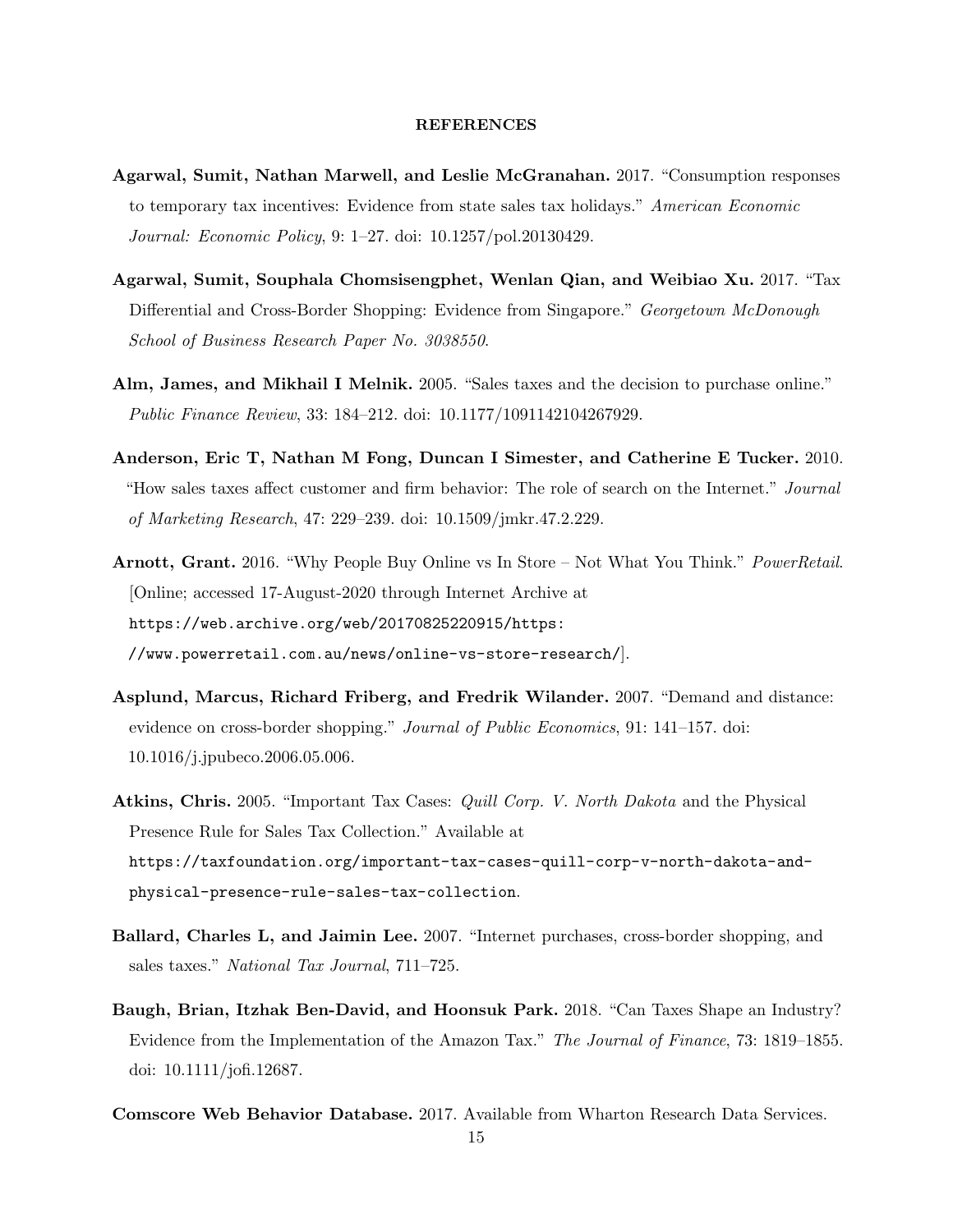Craig, Sarah. 2021. "What is Fulfillment by Amazon (FBA)?"

- Davis, Lucas W. 2011. "The effects of preferential VAT rates near international borders: evidence from Mexico." National Tax Journal, 64: 85.
- Dunn, Jennifer. 2020. "State by State: Marketplace Facilitator Laws Explained."
- Einav, Liran, Dan Knoepfle, Jonathan Levin, and Neel Sundaresan. 2014. "Sales taxes and internet commerce." American Economic Review, 104: 1–26. doi: 10.1257/aer.104.1.1.
- Ellison, Glenn, and Sara Fisher Ellison. 2009. "Tax sensitivity and home state preferences in internet purchasing." American Economic Journal: Economic Policy, 1: 53–71. doi: 10.1257/pol.1.2.53.
- Faris, Stephanie. 2015. "Fulfillment by Amazon and State Sales Tax Obligations."
- Goolsbee, Austan. 2000. "In a world without borders: The impact of taxes on Internet commerce." Quarterly Journal of Economics, 115: 561–576. doi: 10.1162/003355300554854.
- Houde, Jean-François, Peter Newberry, and Katja Seim. 2017. "Economies of Density in E-Commerce: A Study of Amazon's Fulfillment Center Network." National Bureau of Economic Research Working Paper 23361.
- Hu, Yu Jeffrey, and Zhulei Tang. 2014. "The impact of sales tax on internet and catalog sales: Evidence from a natural experiment." International Journal of Industrial Organization, 32: 84–90. doi: 10.1016/j.ijindorg.2013.11.003.
- Kacamak, Yeliz, Tejaswi Velayudhan, and Eleanor Wilking. 2020. "Does it Matter Who Remits?: Evidence from US States' Voluntary Collection Agreements." Available at SSRN.
- Lunder, Erika, and John R Luckey. 2015. "" Amazon" Laws and Taxation of Internet Sales: Constitutional Analysis." Congressional Research Service, Library of Congress.
- Manzi, Nina. 2015. "Use Tax Collection on Income Tax Returns in Other States." Minnesota House of Representatives report. Available at http://www.house.leg.state.mn.us/hrd/pubs/usetax.pdf.
- Mikesell, John L. 1970. "Central cities and sales tax rate differentials: The border city problem." National Tax Journal, 23: 206–213.
- Nielsen Consumer Panel Data. 2018. Available from the Chicago Booth Kilts Center for Marketing.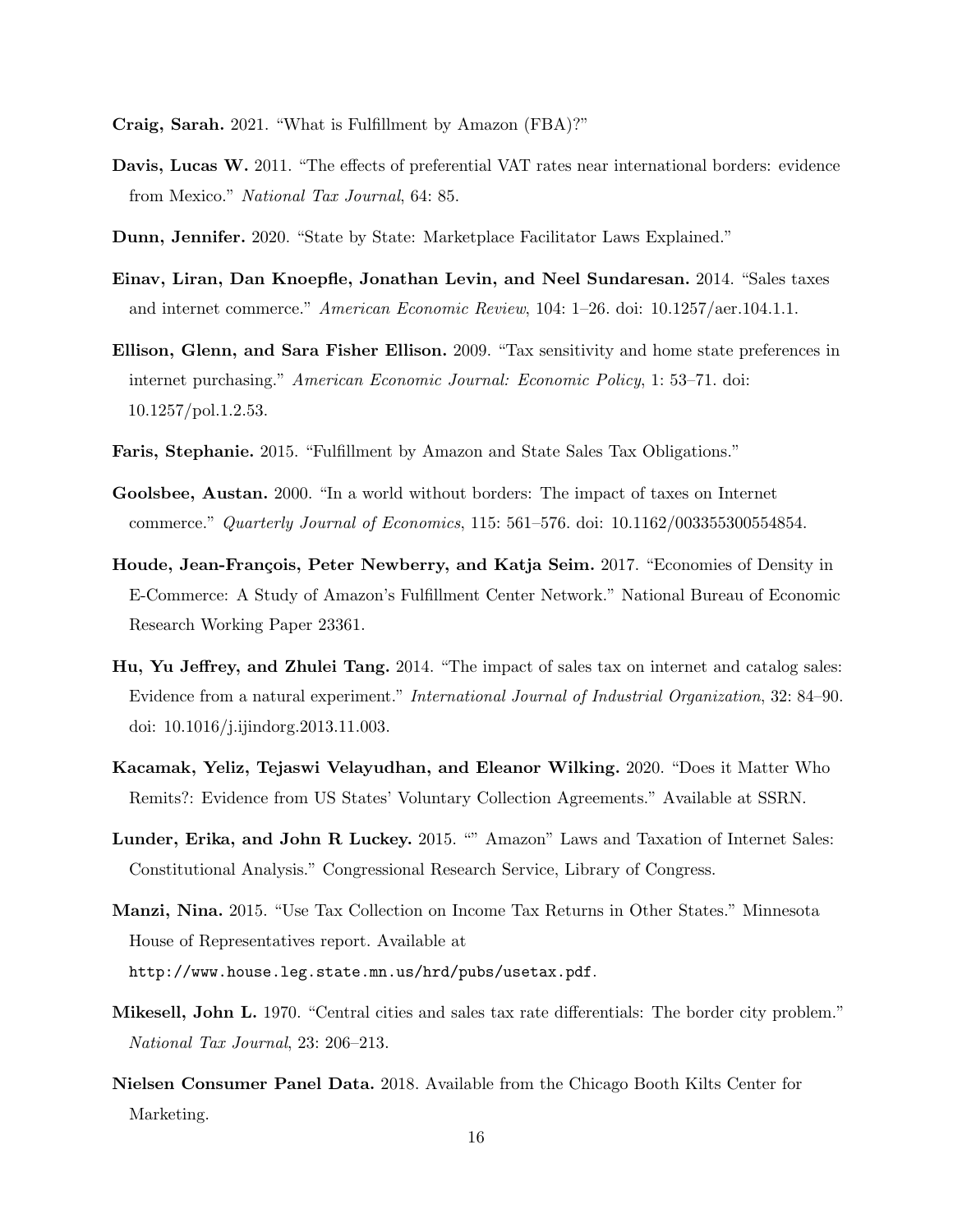Perez, Sarah. 2008. "Who Really Uses Mint.com (And Other Banking 2.0) Services Anyway?"

- Scanlan, Mark A. 2007. "Tax sensitivity in electronic commerce." Fiscal Studies, 28: 417-436. doi: 10.1111/j.1475-5890.2007.00062.x.
- Thau, Barbara. 2013. "New Study Reveals Why Consumers Really Shop Online (Surprise: It Isn't Low Prices)."
- U.S. Census Bureau. 2020. "Quarterly Retail E-Commerce Sales."
- U.S. Supreme Court. 2018. "South Dakota v. Wayfair Inc." U.S., 585.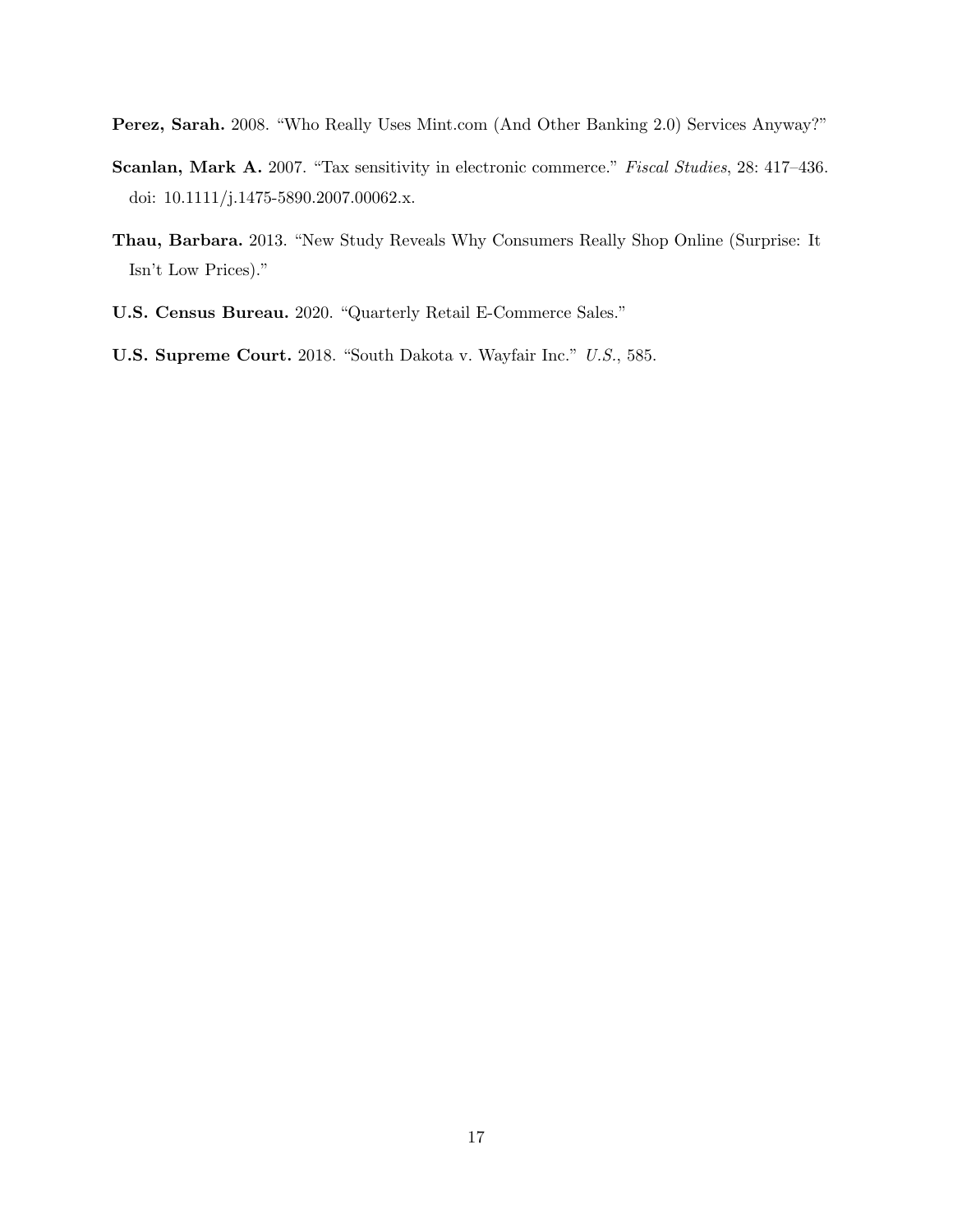| <b>Elasticity Type</b> | Paper                                    | Estimate              |
|------------------------|------------------------------------------|-----------------------|
|                        | Asplund et al. $(2007)$ – Foreign price  | $0.2 \text{ to } 0.5$ |
| Cross-border           | Asplund et al. $(2007)$ – Domestic price | $-0.2$ to $-1.3$      |
| Price-                 | Agarwal et al. $(2017)$                  | $-2$ to $-30$         |
| Expenditure            | Davis $(2011)$                           | $-2.2$ to $-3.6$      |
|                        | Agarwal et al. $(2017)$                  | $-2.3$                |
|                        | Mikesell (1970)                          | $-6.3$                |
| <b>Tax-Purchase</b>    | Scanlan $(2007)$                         | 0.0                   |
|                        | Ballard and Lee (2007)                   | $-0.2$                |
|                        | Alm and Melnik (2005)                    | $-0.5$                |
|                        | Einav et al. $(2014)$                    | $-1.8$                |
|                        | Goolsbee(2000)                           | $-2.3$                |
|                        | Anderson et al. (2010)                   | $-1.9$ to $-2.9$      |
| Tax-Quantity           | Ellison & Ellison $(2009)$               | $-6$                  |
|                        | Baugh et al. $(2018)$                    | $-1.2$ to $-1.4$      |
| Tax-Expenditure        | Houde et al. $(2017)$                    | $-1.3$                |
|                        | Hu and Tang $(2014)$                     | $-3.75$ to $-4.5$     |

Table 1—Estimated Elasticities

Note: Early research focused on how taxes influenced the binary decision of whether or not to make an online purchase. Subsequent research has looked at how sales taxes affect actual online expenditures or quantities purchased. In order to distinguish between these concepts, I use "tax-purchase elasticity" to refer to the effect on the purchase decision while, "tax-quantity elasticity" and "tax-expenditure elasticity" refer to the effect on online purchase quantities and expenditures, respectively. Source: Sources are the papers cited above.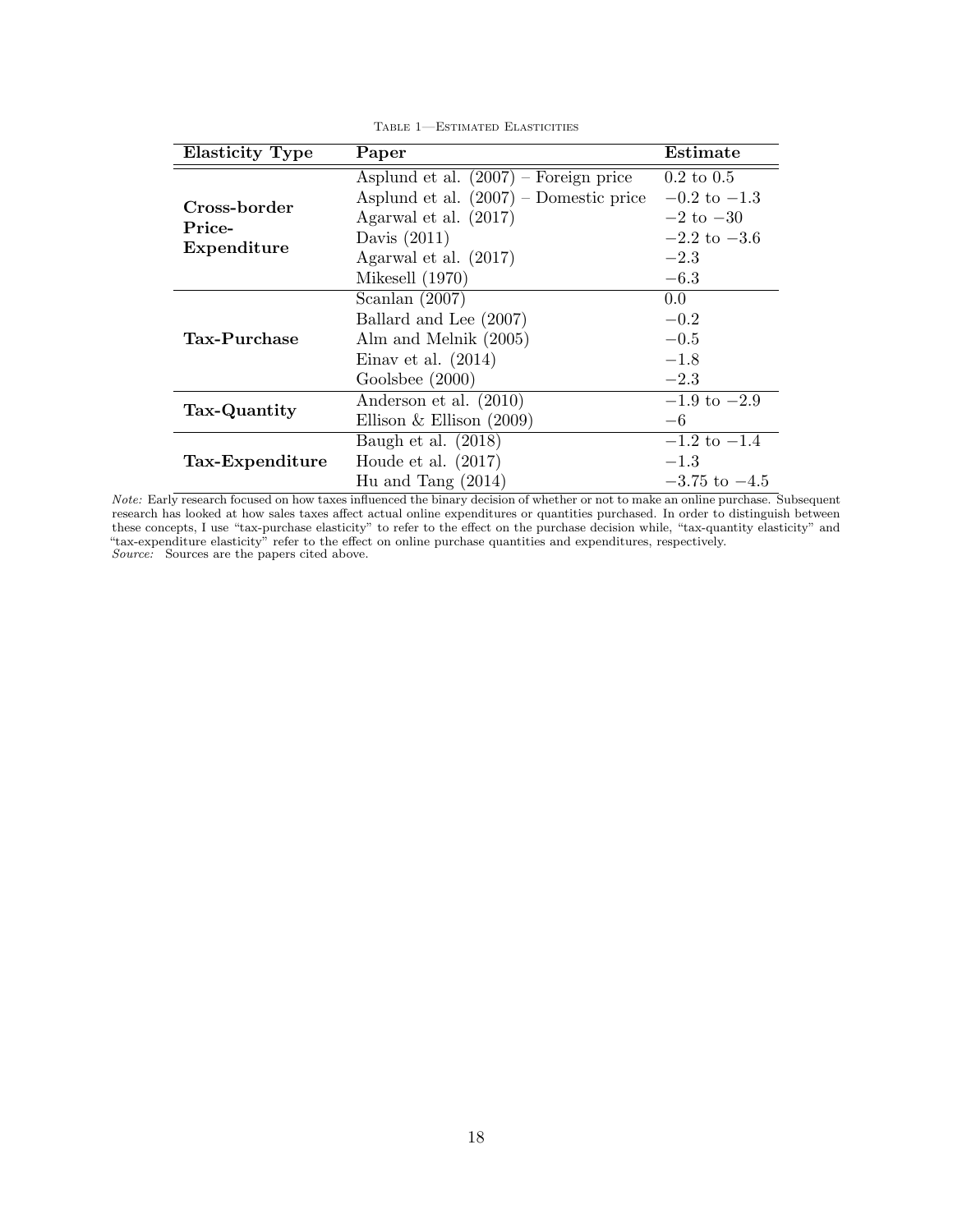|                         | Amazon              | Untaxed<br><b>Sites</b> | Taxed<br><b>Sites</b> | Amazon              | Untaxed<br><b>Sites</b> | Taxed<br><b>Sites</b> |
|-------------------------|---------------------|-------------------------|-----------------------|---------------------|-------------------------|-----------------------|
|                         | $\left( 1\right)$   | $\left( 2\right)$       | $\left( 3\right)$     | $\left( 4\right)$   | (5)                     | (6)                   |
| Collect                 | $-0.422$<br>(0.183) | $-0.112$<br>(0.150)     | 0.549<br>(0.249)      |                     |                         |                       |
| Collect $*$ Tax         |                     |                         |                       | $-6.173$<br>(2.715) | $-2.043$<br>(2.165)     | 6.811<br>(3.545)      |
| Household FE            | Y                   | Υ                       | Υ                     | Y                   | Y                       | Y                     |
| Month-Year FE           | Y                   | Y                       | Y                     | Y                   | Y                       | Y                     |
| Mean Spending           | 3.30                | 4.86                    | 7.01                  | 3.30                | 4.86                    | 7.01                  |
| Mean Tax                | 0.068               | 0.068                   | 0.068                 | 0.068               | 0.068                   | 0.068                 |
| Adjusted $\mathbb{R}^2$ | 0.124               | 0.203                   | 0.184                 | 0.124               | 0.203                   | 0.184                 |
| Observations            |                     |                         |                       | 5,076,040           |                         |                       |

Table 2—Online Spending Response to Amazon Sales Tax Collection

Note: This table reports the estimation results of Equation 1, which regresses expenditures on an indicator for Amazon sales tax collection as well as household and month-year fixed effects. "Collect" is a dummy variable indicating whether Amazon collected sales tax in a particular household-month. "Tax" measures the local sales tax rate faced by a household in a particular month. All expenditures are real expenditures, deflated to December 2016 using the CPI. "Taxed Sites" refers to websites of retailers that have offline stores. "Untaxed Sites" are online-only retailers with no offline stores. Standard errors are clustered at the state level.<br>Source: Comscore (2006–2016)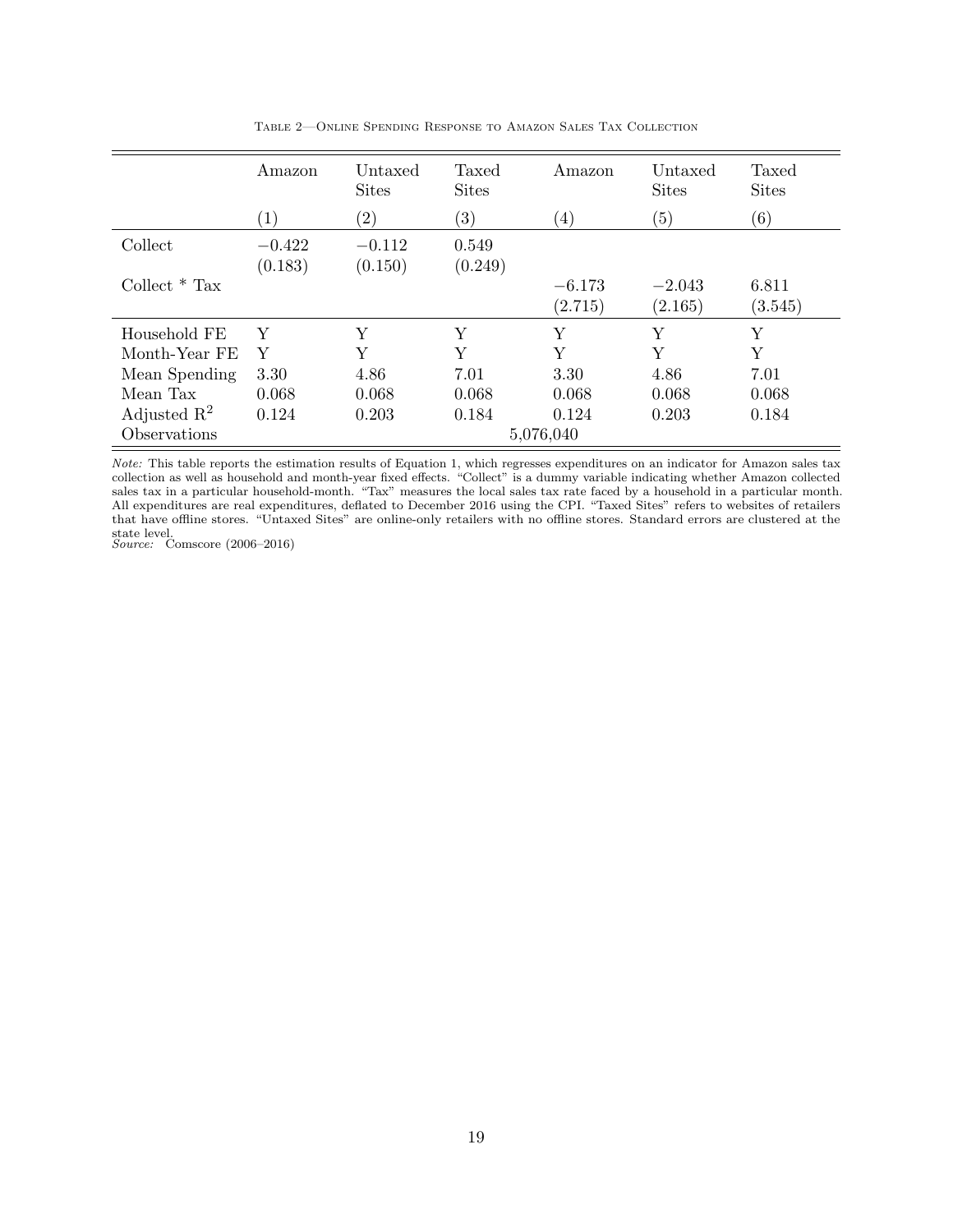|                         | Minutes Browsed  |                         |                       |                   |                         |                       |  |
|-------------------------|------------------|-------------------------|-----------------------|-------------------|-------------------------|-----------------------|--|
|                         | Amazon           | Untaxed<br><b>Sites</b> | Taxed<br><b>Sites</b> | Amazon            | Untaxed<br><b>Sites</b> | Taxed<br><b>Sites</b> |  |
|                         | (1)              | $\left( 2\right)$       | $\left( 3\right)$     | $\left( 4\right)$ | (5)                     | (6)                   |  |
| Collect                 | 0.076<br>(0.435) | 0.387<br>(0.977)        | 0.512<br>(0.640)      |                   |                         |                       |  |
| Collect $*$ Tax         |                  |                         |                       | 0.369<br>(5.695)  | 6.317<br>(12.840)       | 7.160<br>(9.243)      |  |
| Household FE            | Y                | Y                       | Y                     | Y                 | Y                       | Y                     |  |
| Month-Year FE           | Y                | Y                       | Y                     | Y                 | Y                       | Υ                     |  |
| Mean Browsing (Min)     | 11.71            | 66.66                   | 27.98                 | 11.71             | 66.66                   | 27.98                 |  |
| Mean Tax                | 0.068            | 0.068                   | 0.068                 | 0.068             | 0.068                   | 0.068                 |  |
| Adjusted $\mathbb{R}^2$ | 0.463            | 0.410                   | 0.386                 | 0.463             | 0.410                   | 0.386                 |  |
| Observations            |                  |                         |                       | 5,076,040         |                         |                       |  |

Table 3—Online Browsing Response to Amazon Sales Tax Collection

Note: This table reports the estimation results of Equation 1, which regresses expenditures on an indicator for Amazon sales tax collection as well as household and month-year fixed effects. "Collect" is a dummy variable indicating whether Amazon collected sales tax in a particular household-month. "Tax" measures the local sales tax rate faced by a household in a particular month. All browsing is in minutes. Standard errors are clustered at the state level. Source: Comscore (2006–2016).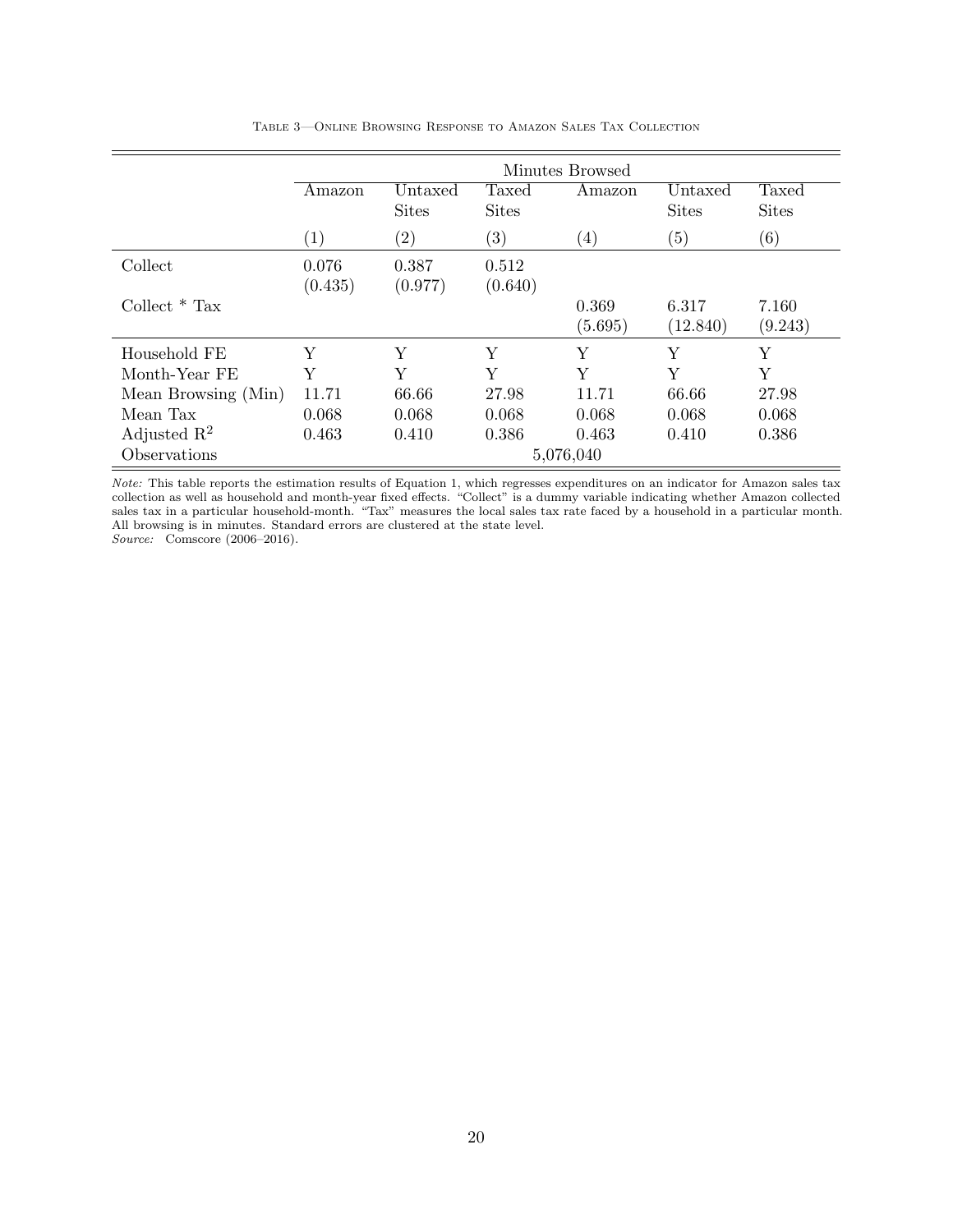|                         |                     |                   | Real Spending       |                        |                         |
|-------------------------|---------------------|-------------------|---------------------|------------------------|-------------------------|
|                         | Total               | Online            | Offline             | Online<br>Non-<br>Groc | Offline<br>Non-<br>Groc |
|                         | $\left( 1\right)$   | $\left( 2\right)$ | $\left( 3\right)$   | $\left( 4\right)$      | (5)                     |
| Collect                 | $-0.682$<br>(1.734) | 0.036<br>(0.169)  | $-0.719$<br>(1.772) | 0.001<br>(0.095)       | 0.118<br>(0.458)        |
| Household FE            | Y                   | Υ                 | Y                   | Υ                      | Y                       |
| Month-Year FE           | Y                   | Y                 | Y                   | Y                      | Υ                       |
| Mean Spending           | 316.39              | 4.7               | 311.69              | 2.93                   | 94.74                   |
| Mean Tax                | 0.068               | 0.068             | 0.068               | 0.068                  | 0.068                   |
| Adjusted $\mathbb{R}^2$ | 0.531               | 0.331             | 0.532               | 0.226                  | 0.399                   |
| Observations            |                     |                   | 7,792,355           |                        |                         |

Table 4—Household Spending Response to Amazon Sales Tax Collection

Note: This table reports the estimates from regressing monthly spending on an indicator for Amazon sales tax collection ("Collect") as well as household and month-year fixed effects and household demographics. Standard errors are clustered at the

state level. Source: Nielsen Consumer Panel Data (2006–2016).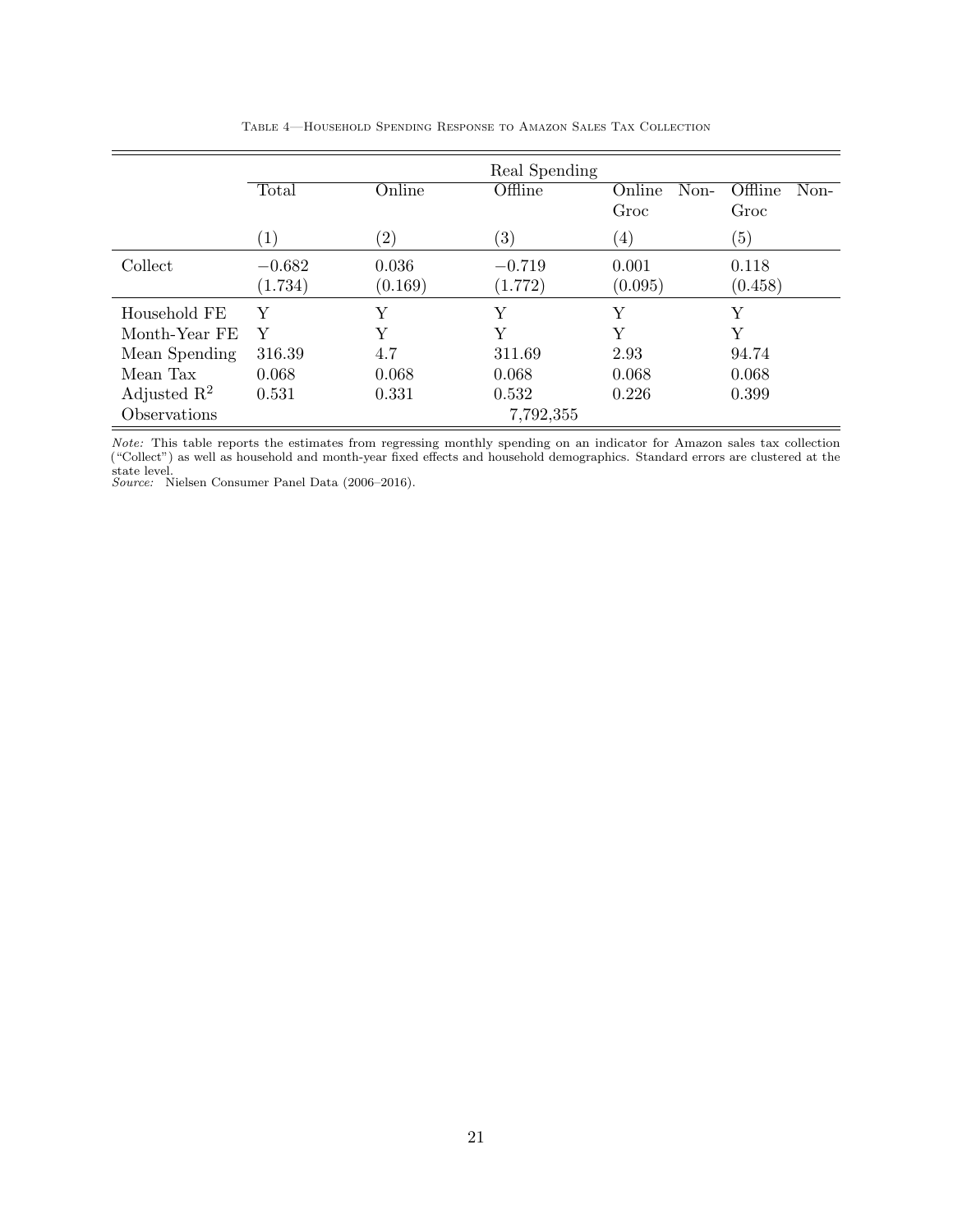

FIGURE 1. SALES TAX RATES BY COUNTY (DEC 2016)

 $\emph{Note:}$  Figure plots the spatial distribution of sales tax rates. Source: Tax Data Systems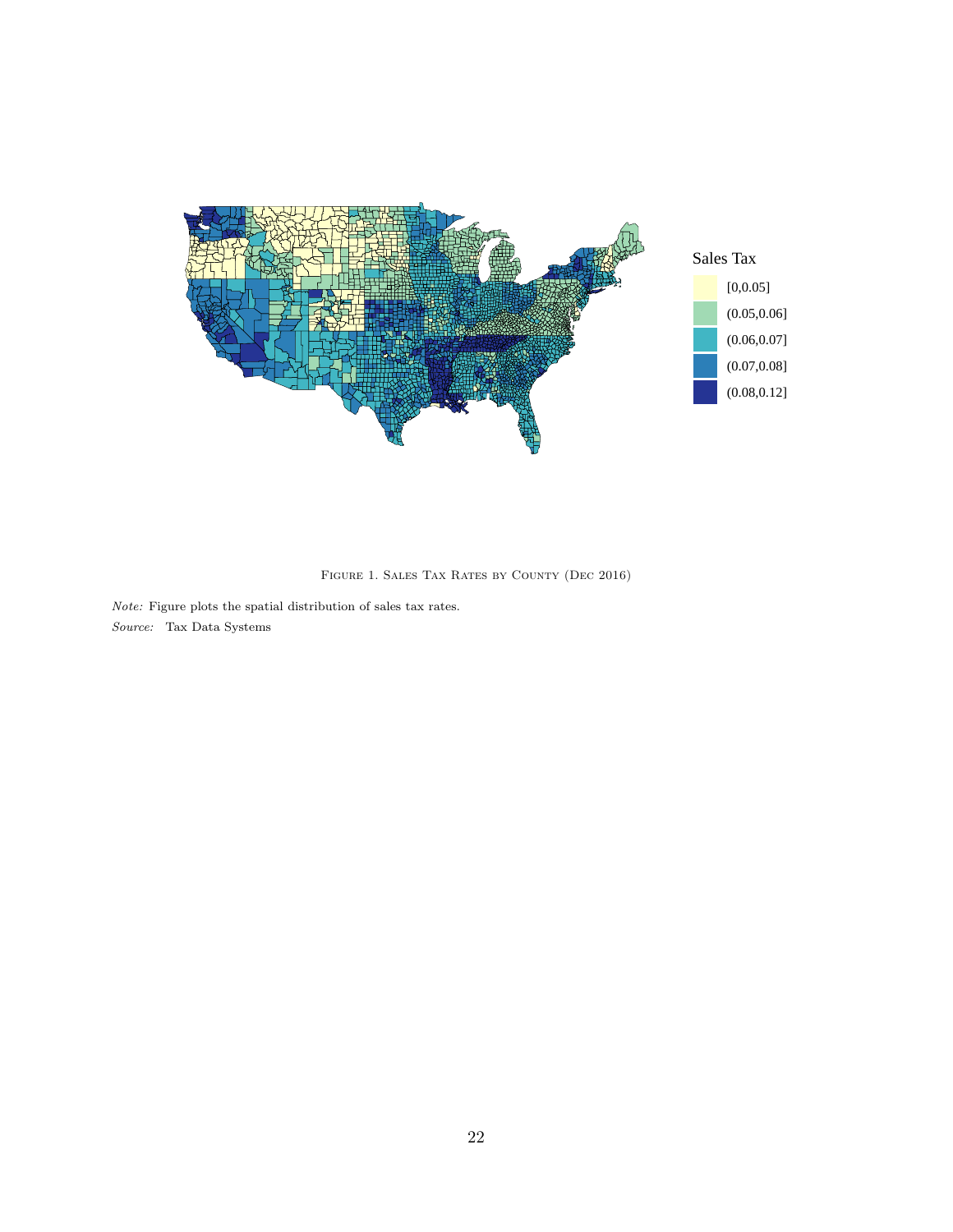

Figure 2. Event Study of Online Spending Pre- / Post-Amazon Tax Collection

Note: Figure plots the coefficient estimates of Equation 2 which regresses online spending on an indicator for Amazon tax collection interacted with the number of months pre- / post-collection and includes household and month-year fixed effects. 95% confidence intervals are also shown. Source: Comscore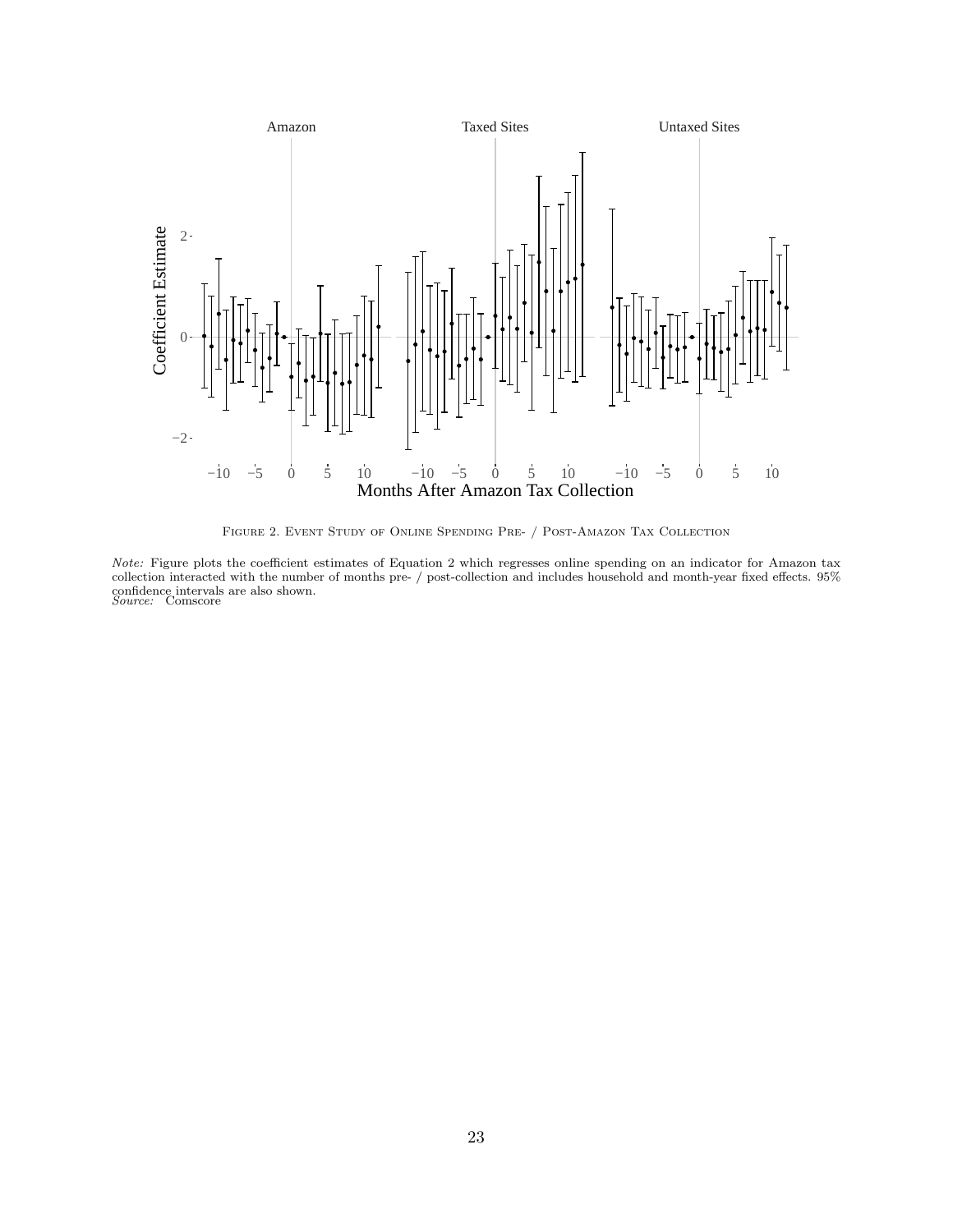

Figure 3. Event Study of Online Browsing Pre- / Post-Amazon Tax Collection

Note: Figure plots the coefficient estimates of Equation 2 which regresses online browsing on an indicator for Amazon tax collection interacted with the number of months pre- / post-collection and includes household and month-year fixed effects. 95% confidence intervals are also shown. Source: Comscore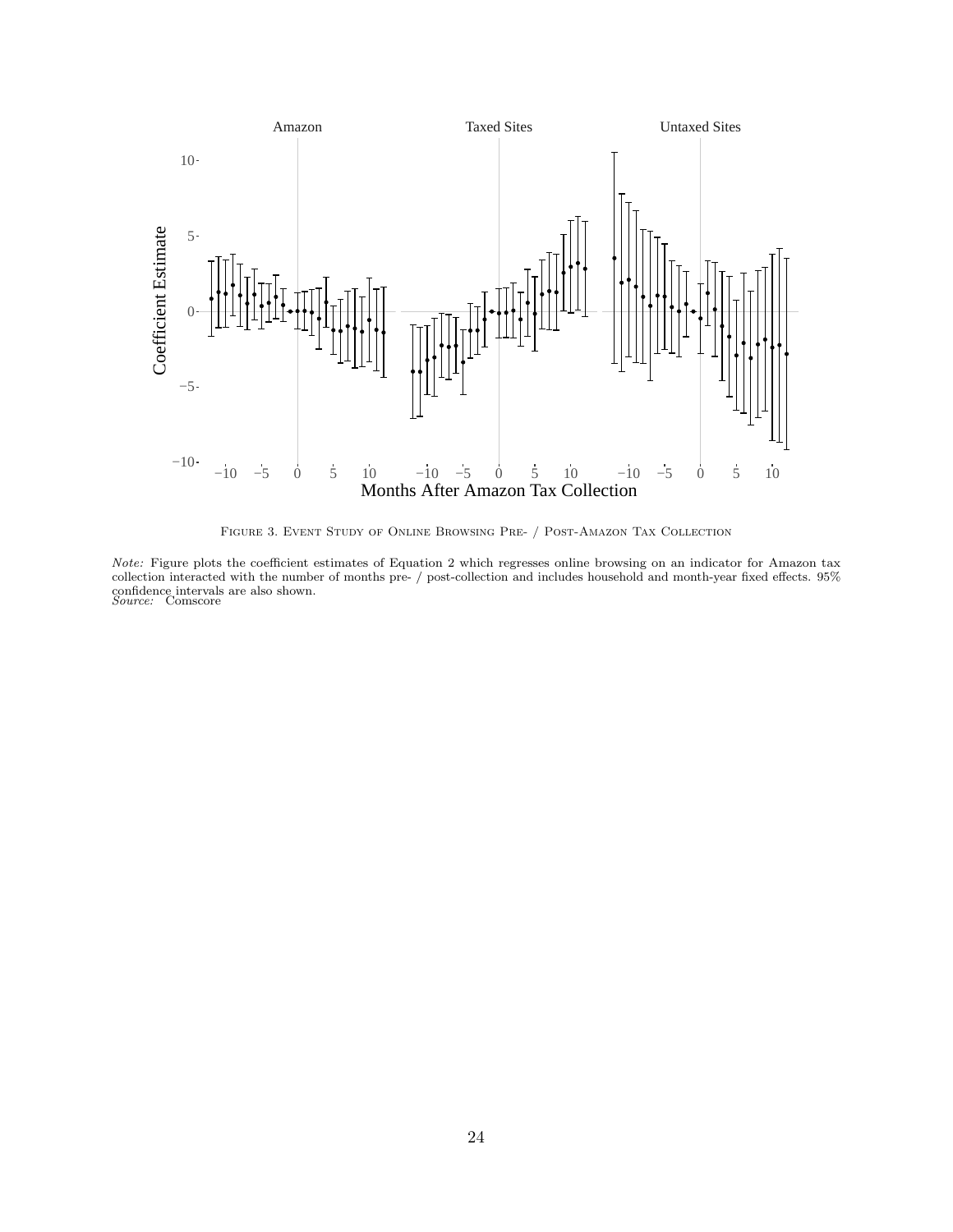This section shows the timeline for when Amazon began collecting sales taxes in various states.

| Date       | State                                                      |
|------------|------------------------------------------------------------|
|            |                                                            |
| 1995       | Washington                                                 |
| 2001       | North Dakota                                               |
| 2004       | Kansas                                                     |
| 2005       | Kentucky                                                   |
| 06/01/2008 | New York                                                   |
| 07/01/2012 | Texas                                                      |
| 09/01/2012 | Pennsylvania                                               |
| 09/15/2012 | California                                                 |
| 02/01/2013 | Arizona                                                    |
| 07/01/2013 | New Jersey                                                 |
| 09/01/2013 | Georgia, Virginia                                          |
| 10/01/2013 | West Virginia                                              |
| 11/01/2013 | Connecticut, Massachusetts, Wisconsin                      |
| 01/01/2014 | Indiana, Nevada, Tennessee                                 |
| 02/01/2014 | North Carolina                                             |
| 05/01/2014 | Florida                                                    |
| 10/01/2014 | Maryland, Minnesota                                        |
| 02/01/2015 | Illinois                                                   |
| 06/01/2015 | Ohio                                                       |
| 10/01/2015 | Michigan                                                   |
| 01/01/2016 | South Carolina                                             |
| 02/01/2016 | Colorado                                                   |
| 10/01/2016 | DC                                                         |
| 11/01/2016 | Alabama                                                    |
| 01/01/2017 | Iowa, Louisiana, Nebraska, Utah                            |
| 02/01/2017 | Mississippi, Missouri, Rhode Island, South Dakota, Vermont |
| 03/01/2017 | Arkansas, Oklahoma, Wyoming                                |
| 04/01/2017 | New Mexico                                                 |

Table A1—Timeline of Amazon Sales Tax Collections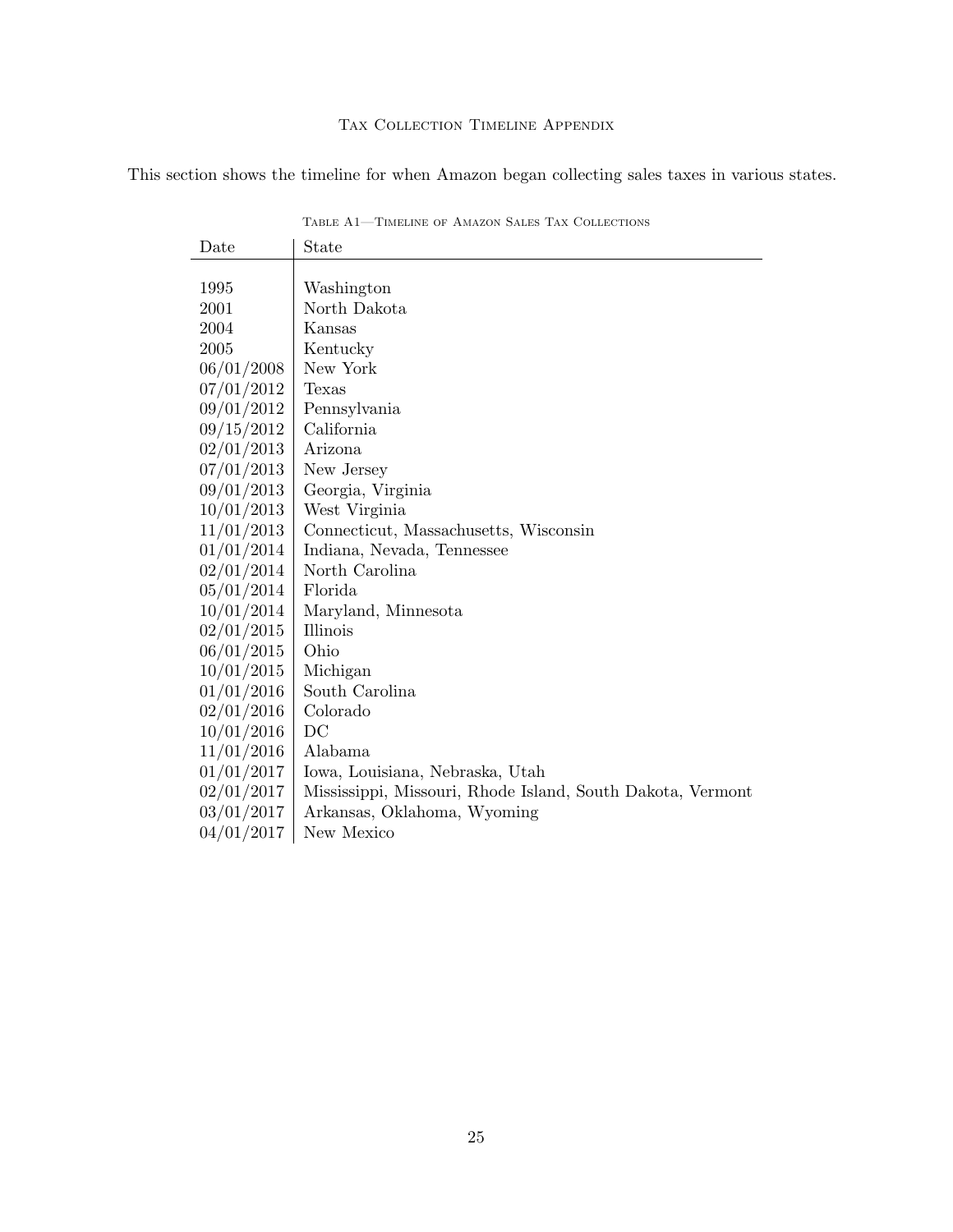## Additional Tables

|                  | Amazon              | Amazon              | Untaxed<br><b>Sites</b> | Untaxed<br><b>Sites</b> | Taxed<br><b>Sites</b> | Taxed<br><b>Sites</b> |
|------------------|---------------------|---------------------|-------------------------|-------------------------|-----------------------|-----------------------|
|                  | $\left(1\right)$    | $\left( 2\right)$   | $\left(3\right)$        | $\left(4\right)$        | (5)                   | (6)                   |
| amazon_collect   | $-0.422$<br>(0.183) | $-0.419$<br>(0.193) | $-0.112$<br>(0.150)     | $-0.042$<br>(0.130)     | 0.549<br>(0.249)      | 0.616<br>(0.262)      |
| Household FE     | Y                   | Y                   |                         | Y                       | Y                     | Y                     |
| Month-Year FE    | Y                   | Y                   |                         |                         | Y                     | Y                     |
| State Time Trend | N                   | V                   | N                       |                         | N                     | Y                     |
| Observations     | 5,076,040           | 5,076,040           | 5,076,040               | 5,076,040               | 5,076,040             | 5,076,040             |
| Adjusted $R^2$   | 0.124               | 0.124               | 0.203                   | 0.203                   | 0.184                 | 0.184                 |

Table B1—Online Spending Response to Amazon Sales Tax Collection

Note: This table reports the estimation results of Equation 1, which regresses expenditures on an indicator for Amazon sales tax collection as well as household and month-year fixed effects. "Collect" is a dummy variable indicating whether Amazon collected sales tax in a particular household-month. "Tax" measures the local sales tax rate faced by a household in a particular month. All expenditures are real expenditures, deflated to December 2016 using the CPI. "Taxed Sites" refers to websites of retailers that have offline stores. "Untaxed Sites" are online-only retailers with no offline stores. Standard errors are clustered at the state level.<br>Source: Comscore (2006–2016)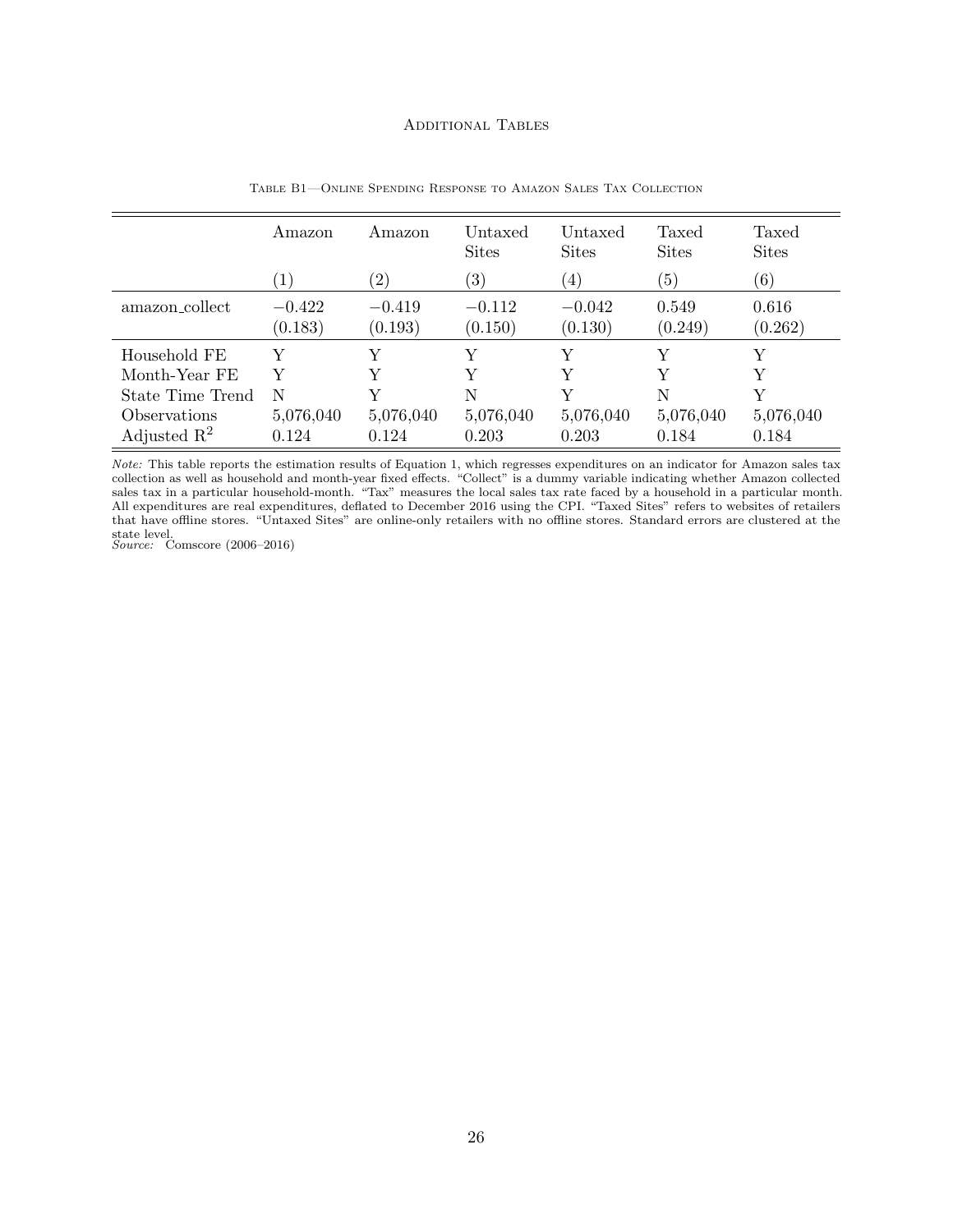#### DATA APPENDIX

## C1. Comscore Web Behavior

This section provides more details about how I prepared the Comscore data for analysis. All Comscore data were obtained directly from Wharton Research Data Services (WRDS). I drop any households with incomplete demographic information. Additionally, I remove any households whose zip codes do not match with the Census Bureau's 2010 Zip-to-County Relationship file. Table C1 shows that 35% of households remain based on these filters. The low retention rate is primarily because a majority of Comscore households browse the internet and make no online purchases while they are in the sample. Table C2 reports the summary statistics for the Comscore panel.

| <b>Step</b>            | HН       |
|------------------------|----------|
| Starting HH:           | 586, 420 |
| Complete demographics: | 585,867  |
| Valid Zips:            | 576, 457 |
| Made Online Purchase:  | 206, 435 |

Table C1—Comscore Sample

Note: Table reports the number of households remaining in sample after each step of data cleaning.

| Statistic         | Mean  | Median   | St. Dev. | Min            | Max    | Census<br>(2016) |
|-------------------|-------|----------|----------|----------------|--------|------------------|
| Household Size    | 3.04  | 3        | 1.40     |                | 6      | 2.53             |
| Age               | 46.65 | 47       | 12.59    | 19             | 65     | 51.9             |
| Income            | 59.01 | 62.50    | 31.66    | 7.50           | 100.00 | 59.04            |
| Child Present     | 0.64  |          | 0.48     | $\overline{0}$ |        | 0.42             |
| Hispanic          | 0.13  | $\theta$ | 0.34     | $\Omega$       |        | 0.13             |
| Sales Tax         | 0.07  | 0.07     | 0.02     | 0.00           | 0.11   |                  |
| (Household-Years) |       |          |          | 261,416        |        |                  |

Table C2—Comscore Panel Summary Statistics

Note: Age and income are reported in bins, so the midpoint of each bin is used. "Child Present" indicates whether a child is present in the household. Census data come from "Historical Households Tables" and "Income and Poverty in the United States: 2016."

For online transactions, I remove any transactions that are recorded for the same visit, same price, same time, and same product as a duplicate record. I also restrict my sample to products in categories that Amazon competes in, which excludes travel, dating, and financial products. Furthermore, I drop any transactions where the price is missing, less than \$1 or greater than \$500.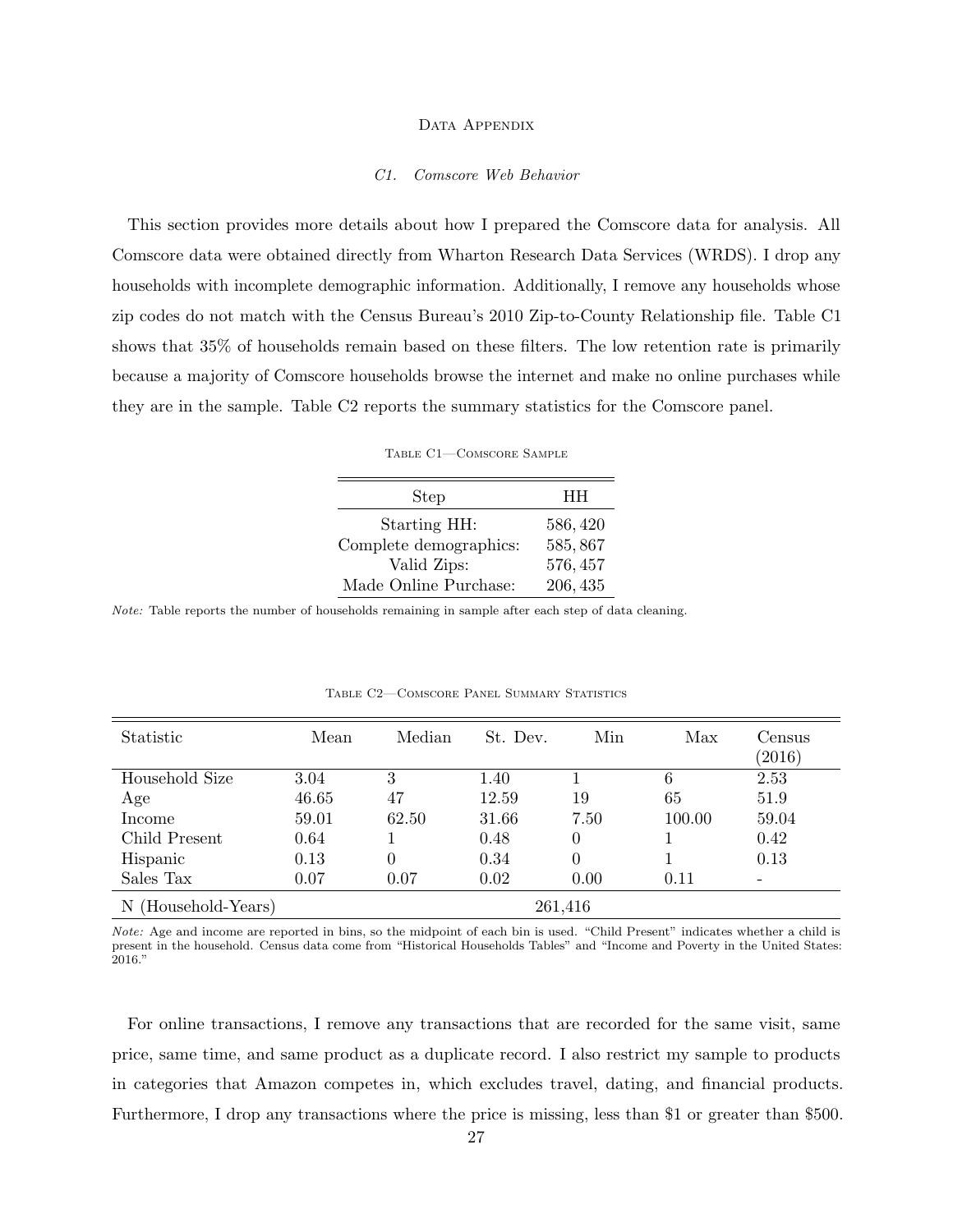Then, I remove any products that were sold by websites that do not feasibly compete with Amazon (e.g., daysinn.com or date.com).<sup>14</sup> Table C3 shows that most transactions are omitted because they are duplicates or in non-Amazon competitive categories. The remaining portion of transactions are removed because the household did not make any Amazon purchase while they were in the sample. Overall, 41% of all transactions are made in Amazon competitive categories. Tables C4 and C5 report the summary statistics for online purchases and browsing in the Comscore data, respectively.

Table C3—Comscore Transactions

| <b>Step</b>                   | Transactions |
|-------------------------------|--------------|
| <b>Starting Transactions:</b> | 4, 934, 867  |
| Unduplicated Transactions:    | 3,956,424    |
| Amazon Categories:            | 2, 478, 115  |
| Invalid Prices:               | 2, 269, 680  |
| Invalid Domains:              | 2,021,800    |

Note: Table reports the number of transactions remaining in sample after each step of data cleaning.

| Statistic                 | Mean      | Median       | St. Dev. | Min              | Max    |
|---------------------------|-----------|--------------|----------|------------------|--------|
| Real Product Price        | 39.09     | 20.82        | 57.06    | 1.00             | 608.90 |
| Sales Tax                 | 0.07      | 0.07         | 0.02     | 0.00             | 0.11   |
| Amazon Purchase           | 0.28      | $\mathbf{0}$ | 0.45     | $\left( \right)$ |        |
| Offline Amazon Competitor | 0.42      |              | 0.49     |                  |        |
| Online Amazon Competitor  | 0.30      |              | 0.46     |                  |        |
| N                         | 2,001,485 |              |          |                  |        |

Table C4—Comscore Transaction Summary Statistics

Note: Prices are deflated to December 2016 price levels using the CPI. "Sales Tax" indicates average local sales tax rate, not the average sales tax paid on online transactions.

## C2. Nielsen Consumer Panel Data

This section provides more details about how I prepared the Nielsen Consumer Panel Data for analysis. I download the data directly from the University of Chicago Kilts Center for Marketing. I then remove any households with a military or student head of household or those that are making less than \$5,000 annually. Table C6 shows that only 2% of households are removed by these criteria. Table C7 reports the summary statistics for Nielsen households.

<sup>14</sup>The full list of domains is available in the replication code.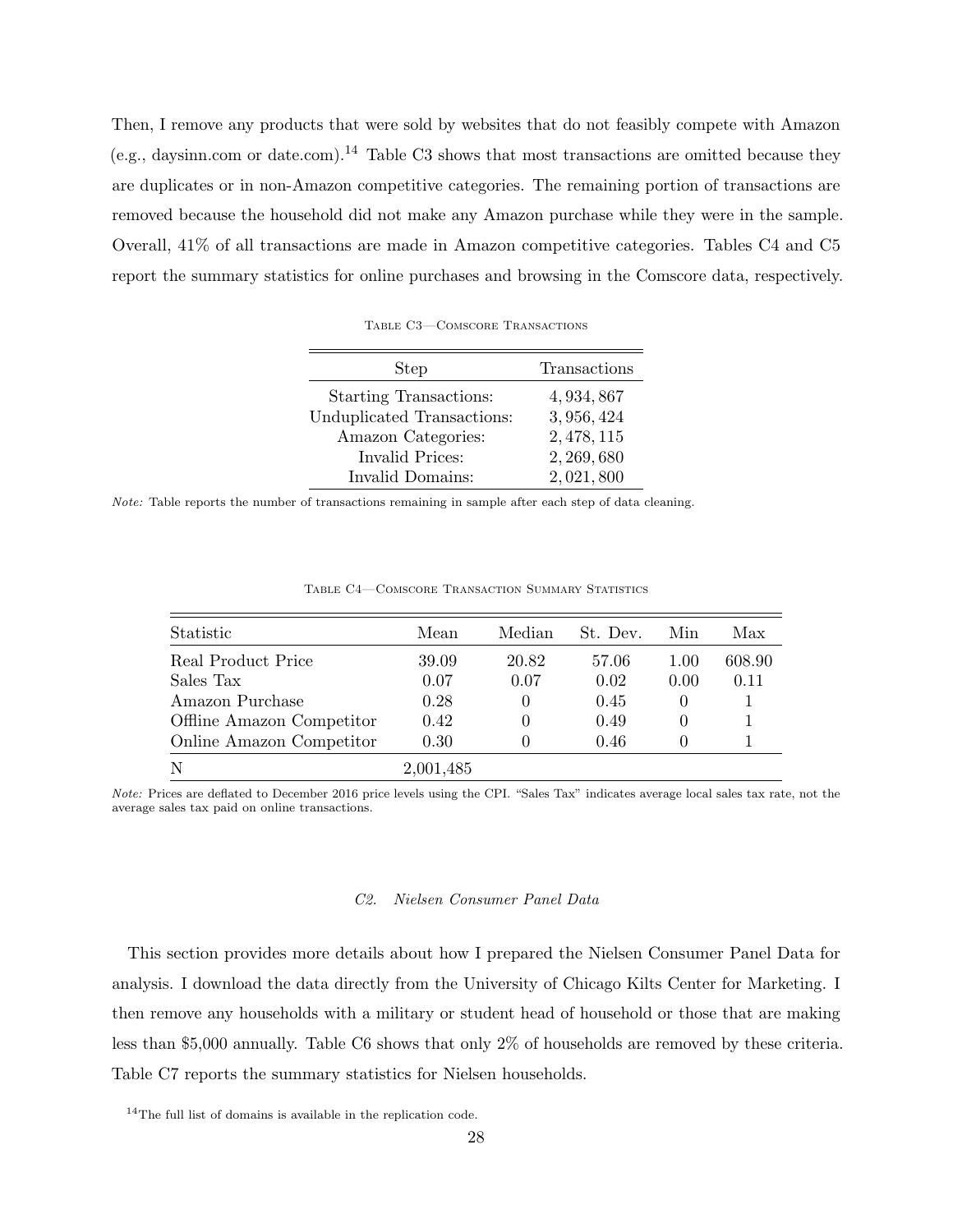| Statistic            | Mean      | Median   | St. Dev. | Min      | Max    |
|----------------------|-----------|----------|----------|----------|--------|
| Total                | 152.50    | 51.7     | 388.33   | O        | 10,196 |
| Amazon               | 18.52     | $\theta$ | 83.19    | $\theta$ | 8,864  |
| Untaxed Competitor   | 93.46     | 16       | 346.00   | $\theta$ | 10,176 |
| Taxed Competitor     | 40.51     | 8        | 100.53   | $\theta$ | 9,810  |
| N (Household-Months) | 2,559,012 |          |          |          |        |

Table C5—Comscore Browsing Summary Statistics (Minutes)

Note: Using 2006–2016 Comscore Web Behavior data, this table reports the distribution of monthly browsing durations, in minutes, on shopping websites.

Table C6—Homescan Sample

| <b>Step</b>                    | HН       |
|--------------------------------|----------|
| Starting HH:                   | 158,004  |
| Exclude military and students: | 155, 256 |
| Exclude Households under 5k:   | 154, 352 |

Table C7—Nielsen Consumer Panel Summary Statistics

| Variable                       | Mean    | <b>SD</b> | 25th Pctile | 75th Pctile | Census |
|--------------------------------|---------|-----------|-------------|-------------|--------|
|                                |         |           |             |             | (2016) |
| $(\$000s)$<br>Household income | 56.53   | 31.41     | 27.5        | 85          | 59.04  |
| Household size                 | 2.55    | 1.45      |             | 3           | 2.53   |
| Age                            | 52.62   | 14.34     | 41.5        | 63          | 51.9   |
| College Educated               | 0.38    | 0.48      | 0           |             | 0.37   |
| Child present                  | 0.33    | 0.47      | $\theta$    |             | 0.42   |
| Married                        | 0.50    | 0.50      | 0           |             | 0.48   |
| (Household-Years)<br>Ν         | 637,493 |           |             |             |        |
| (Households)<br>N              | 154,352 |           |             |             |        |

Note: Data are weighted for national representativeness.